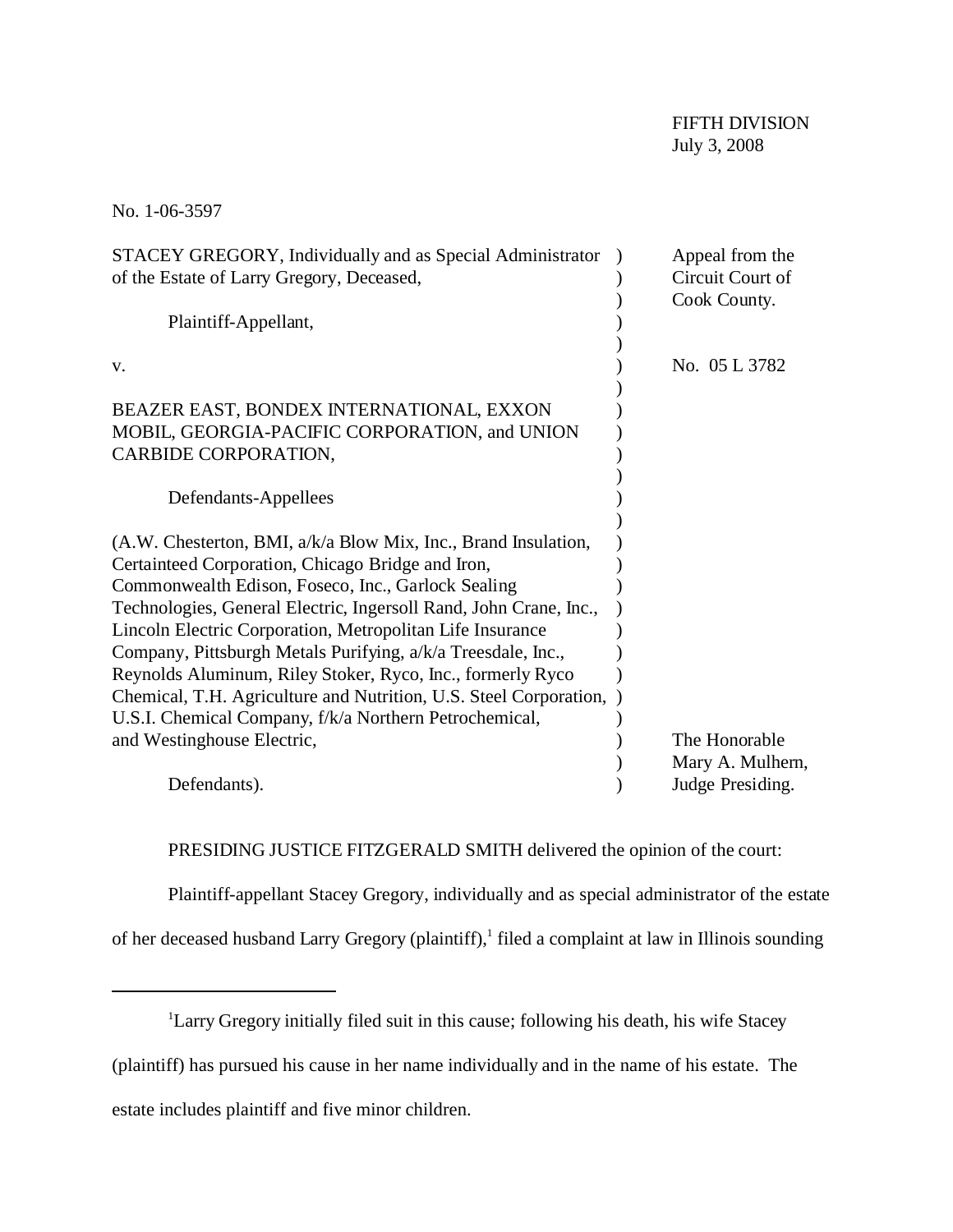in negligence against a multitude of defendants, $^2$  including defendants-appellants Beazer East (Beazer), Bondex International (Bondex), Exxon Mobil (Mobil), Georgia-Pacific Corporation (Georgia-Pacific) and Union Carbide Corporation (Union Carbide), regarding her husband's contraction of mesothelioma and subsequent death. Mobil moved for summary judgment on various grounds, and the trial court granted this motion finding that Mobil owed no duty to decedent Larry. Meanwhile, Union Carbide moved for the application of Indiana law rather than Illinois law, and Georgia-Pacific joined in this motion. The trial court granted the motion, finding that choice-of-law factors in the cause favored Indiana law. Georgia-Pacific subsequently moved for summary judgment based on the Indiana statute of repose, and the trial court granted the motion finding that Indiana's statute of repose barred plaintiff's claim against Georgia-Pacific.

Pursuant to motions presented before this court, Bondex was dismissed as a party to the appeal on March 14, 2007, Union Carbide was dismissed as a party on July 25, 2007, and Beazer was dismissed as a party on December 19, 2007, thereby leaving only Mobil and Georgia-Pacific as relevant defendants. On appeal from the grant of Mobil's motion for summary judgment and Georgia-Pacific's motion for the application of Indiana law, plaintiff contends that the trial court erred in finding that Mobil owed no duty to Larry to warn him of the presence of asbestos in its facility where he worked and that the trial court erred when it determined that Indiana law

<sup>&</sup>lt;sup>2</sup>The defendants labeled as such in the caption of this appeal have all reached settlement with plaintiff and have been dismissed from the cause; accordingly, they are not parties to, and take no part in, the instant appeal.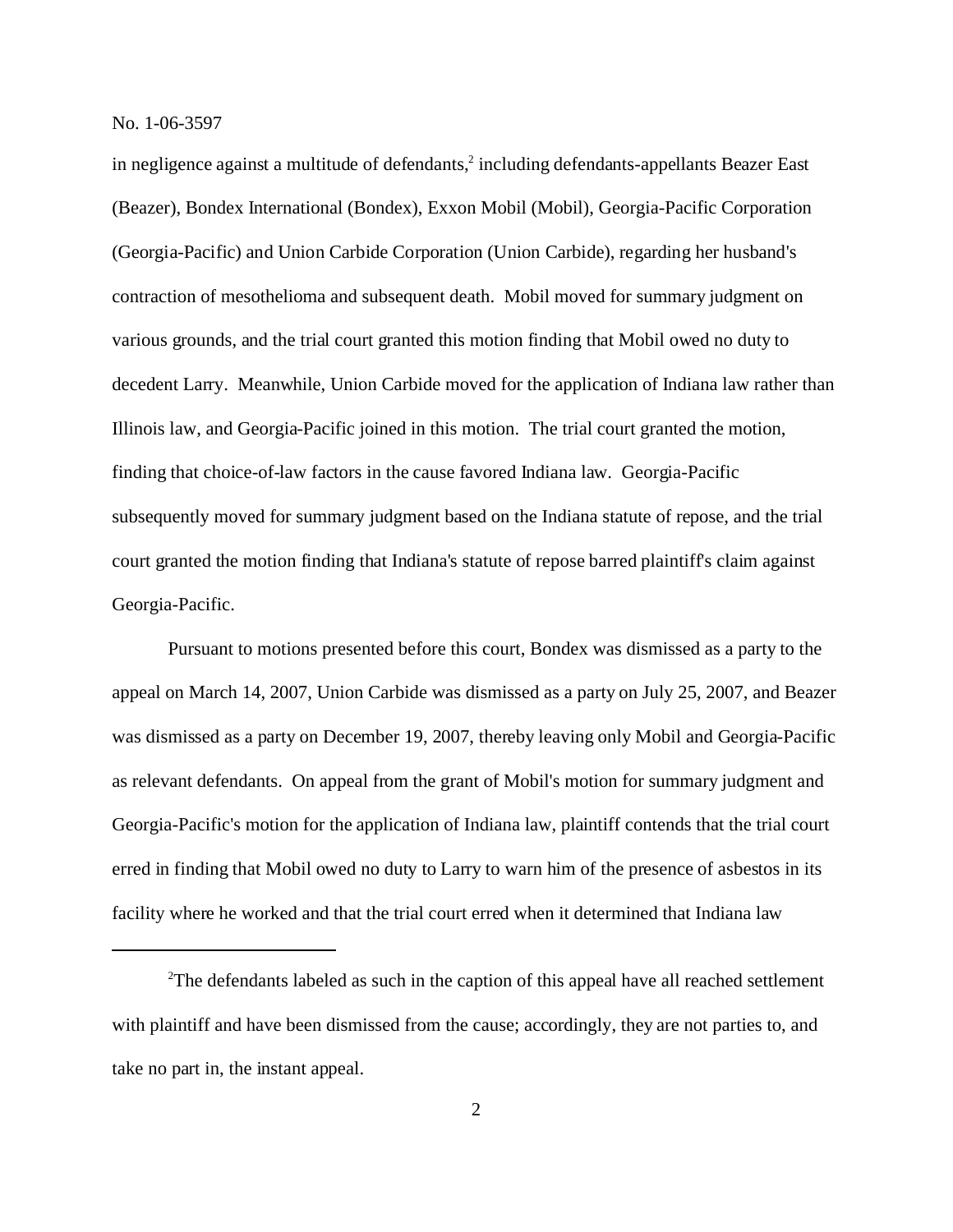applied to the claim against Georgia-Pacific for manufacturing and selling its joint compound without including a warning that this product contained asbestos. Plaintiff asks that we reverse the order granting summary judgment to Mobil and remand the matter for further proceedings. Plaintiff also asks that we reverse the order finding that Indiana law applies and enter judgment that Illinois law applies and, accordingly, reverse the order granting summary judgment to Georgia-Pacific; alternatively, plaintiff asks that we reverse the order finding that Indiana law applies, reverse the grant of summary judgment to Georgia-Pacific, remand the matter for further proceedings, and grant any other appropriate relief. For the following reasons, we affirm.

# BACKGROUND

Larry worked as a pipe fitter. He was a life-long resident of Indiana; plaintiff and the beneficiaries of Larry's estate are also Indiana residents. In 1970-71, Larry worked for four months at a Mobil project in Joliet, Illinois, which consisted of the initial construction of a refinery. Mobil hired Fluor Corporation (Fluor) as the general contractor on that job; Chicago Bridge & Iron (CBI) became the contractor for the welding portion of the work, and CBI hired Petroleum Piping as a subcontractor. Larry was employed by Petroleum Piping and was one of eight pipe fitters from Petroleum Piping hired to do the welding work at the Mobil project. Larry was supervised daily by a CBI inspector and received all his instructions and tools from Petroleum Piping. Although Mobil made the ultimate decisions regarding acceptance or rejection of the work, design changes, and work stoppage, Larry did not look to Mobil for direction, supervision or anything else regarding the project. Joseph D'Ambrisi, a former Mobil manager of the Joliet refinery, confirmed this in his deposition in this cause. D'Ambrisi testified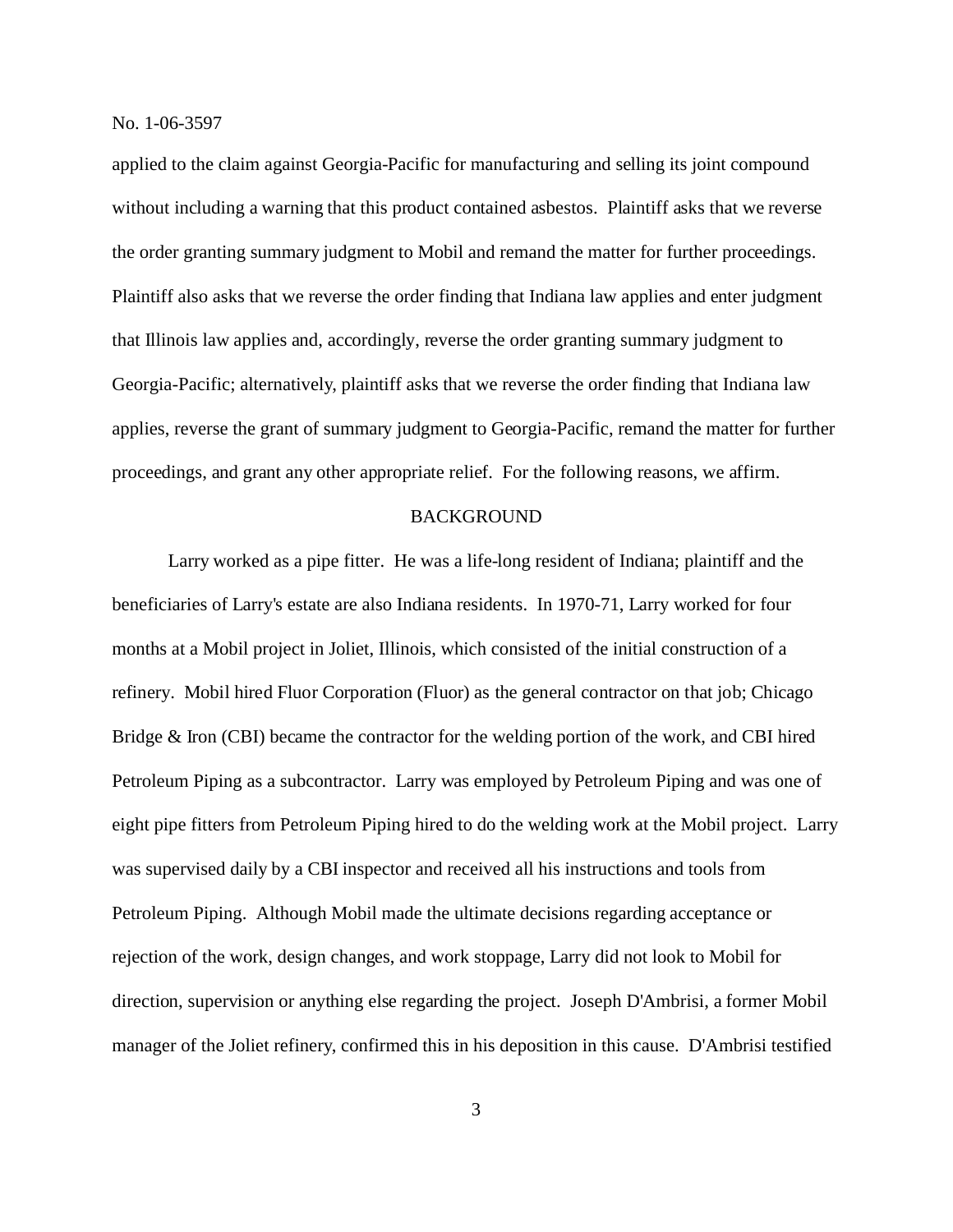that Fluor supervised the Joliet construction site and had "total responsibility for the construction of the refinery," including selecting the subcontractors and managing their work. D'Ambrisi further testified that Mobil did not have any inspectors, supervisors or workers of its own at the site; while Mobil monitored the progress of the refinery's construction and had a general right to control access to the property, it had contracted with Fluor to "supervise, inspect, expedite and control all phases of the work."

Larry performed hot welding inside and outside of the pipes at the refinery. During his four months at the Mobil plant, he worked mainly on the cat cracker, an important piece of machinery, still present today, that refines oil and stirs it into gasoline. To protect against the heat from the pipes, Larry used blankets and gloves containing asbestos, which were supplied by CBI. He used these items repeatedly, until they could no longer be used. At this time, no one told Larry that there was asbestos in these items or that asbestos could be harmful to his health, and no one provided him with any respiratory aides or other protective materials at the jobsite.

In addition to his work at the Mobil refinery, Larry testified that he completed approximately 150 home remodeling jobs on the side from 1966 to 1976, mainly in Illinois. Principally, he would remove and replace plumbing and toilets in bathrooms. This sometimes required him to replace and reinstall drywall. Larry testified that beginning in 1972, he used a premix joint compound on these jobs made by Georgia-Pacific to mud the drywall seams and make them smooth. Larry would apply the compound, let it dry and then sand it, a process he would repeat three times. This resulted in a great amount of dust. There were no warnings for asbestos exposure on Georgia-Pacific's packaging of the compound at that time. Georgia-Pacific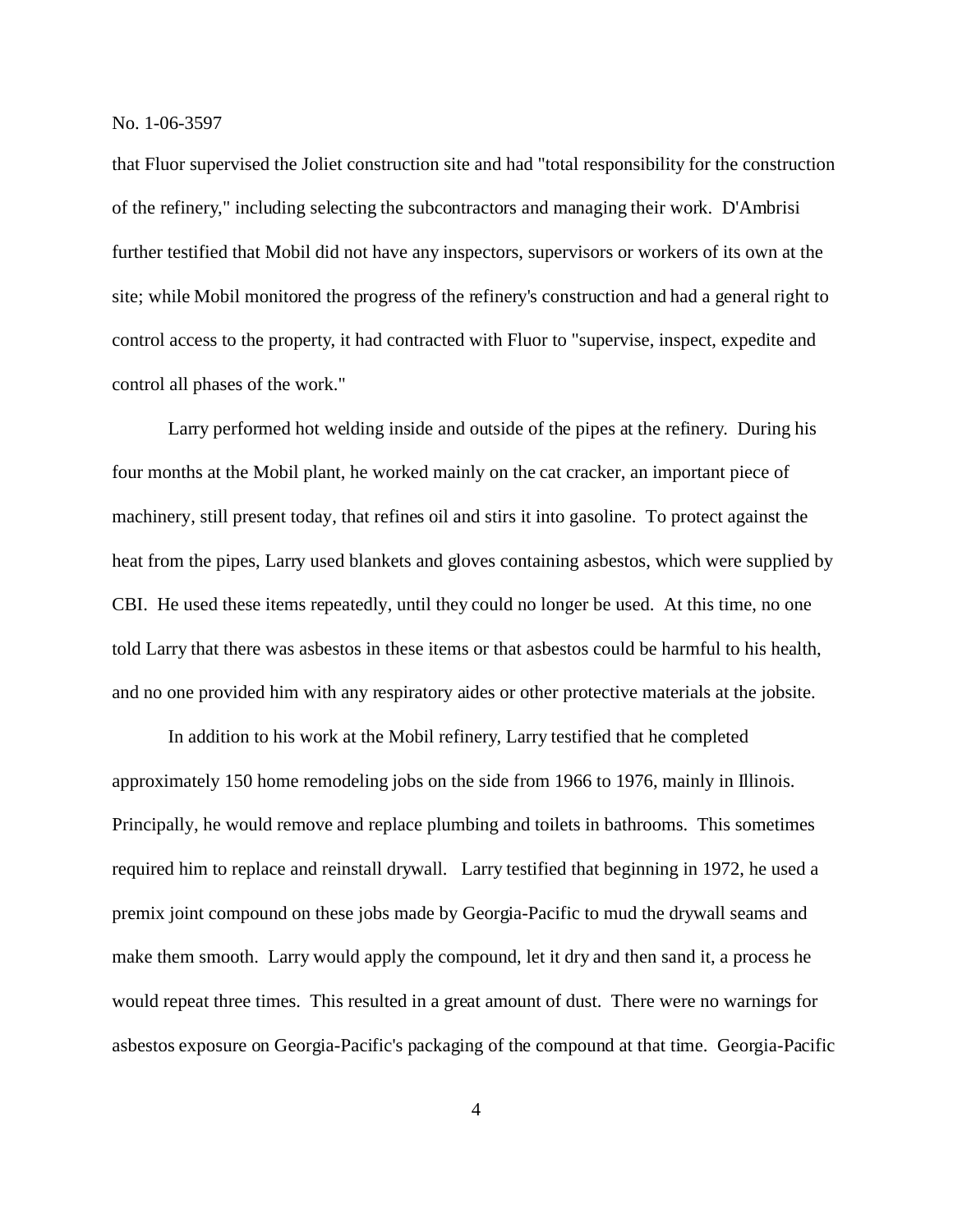discontinued manufacturing all asbestos-containing products in 1977. Larry could not remember any of the names of his remodeling clients or the addresses of his jobsites, nor could he produce any receipts indicating when he did these jobs. Affidavits were included in the record from Larry's former wife and a coworker both testifying that, although they knew Larry at this time, they never saw him perform such remodeling jobs in addition to his welding work.

Following his initial work at the Mobil refinery, Larry returned to do periodic jobs there several times in the 1970s, 1980s and 1990s in different capacities and for different contractors. For example, in 1974-75 he worked for a time for a contractor called Hunter in the coker units of the refinery removing gaskets and replacing pipe insulation, which generated dust. Also, in the 1980s and 1990s, he worked for a contractor called BMW, performing maintenance and shutdowns of various portions of the refinery, which included removing gaskets, stripping old insulation and working with welding rods, all of which generated dust. As with his initial work there, Larry was supervised and directed by his contractors and received no supervision or direction from anyone at Mobil during any of these jobs.

Larry went on to work for several other employers at several different jobsites, principally in Indiana, where, he admitted, he was exposed to asbestos. The majority of his income during his years of work was derived from his work in that state.

Larry was diagnosed with mesothelioma, which was medically attributed to asbestos exposure. In 2005, he brought a negligence suit in Illinois against, among others, Mobil, due to the time he spent working at the Joliet refinery, and Georgia-Pacific, due to his use of its product in his Illinois remodeling jobs. Larry alleged that Mobil failed to warn him of the presence and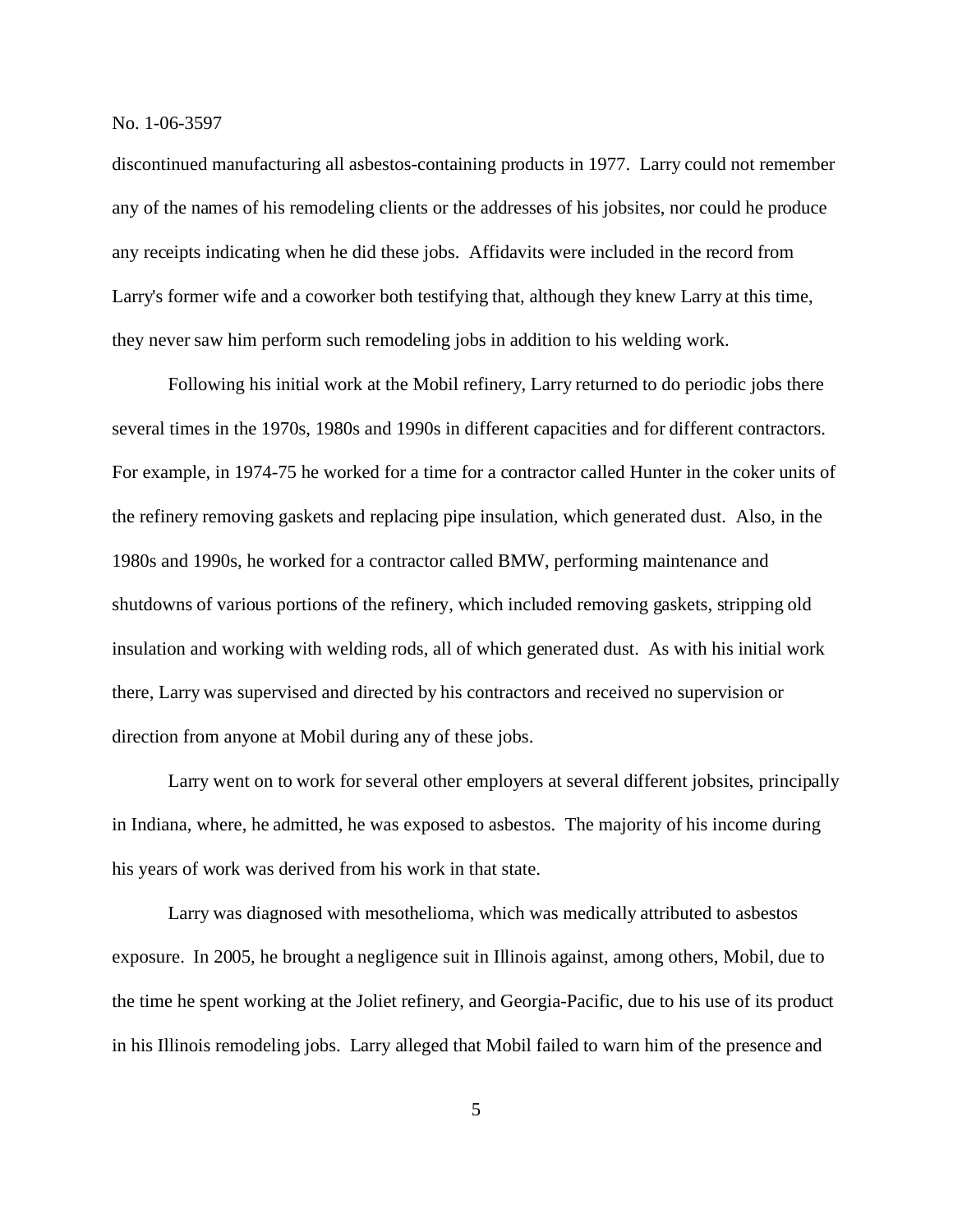danger of asbestos at the refinery, and that Georgia-Pacific manufactured and sold its joint compound without warning him that it contained asbestos, exposure to which was dangerous. During the pendency of this litigation, Larry died.

As the cause progressed, Mobil moved for summary judgment on several grounds, alternatively asserting that the Illinois statute of repose barred plaintiff's claim, that it owed no duty to Larry as the employee of an independent contractor, and that Larry could not provide sufficient evidence in support of the proximate causation element of negligence. The trial court granted Mobil's motion on the basis that it owed no duty to Larry. First, the court noted that plaintiff could only specifically identify Larry's exposure to asbestos at Mobil through the asbestos blankets and gloves he used in his four-week project there in 1970-71. Then, upon examining the evidence, the court concluded that "there is no evidence that Mobil controlled the means or methods by which [Larry] performed his work on Mobil's premises." The court reasoned that, pursuant to section 414 of the Restatement (Second) of Torts (Restatement (Second) of Torts

§ 414 (1965)), it was not enough that Mobil had the general right to control the progress of the work, but rather, to impose a duty on it, Mobil must have retained the right to control the way the contractor did the work. The court found that because CBI had provided the asbestos items and because there was "no evidence \*\*\* that Mobil had any role whatsoever in 'constraining' " Larry to use them or directed him in his work, Mobil did not owe him any duty. Plaintiff filed a motion to reconsider. In its order denying this, the trial court struck "all references" to Larry's discovery deposition, finding that this deposition was "not admissible as affirmative evidence."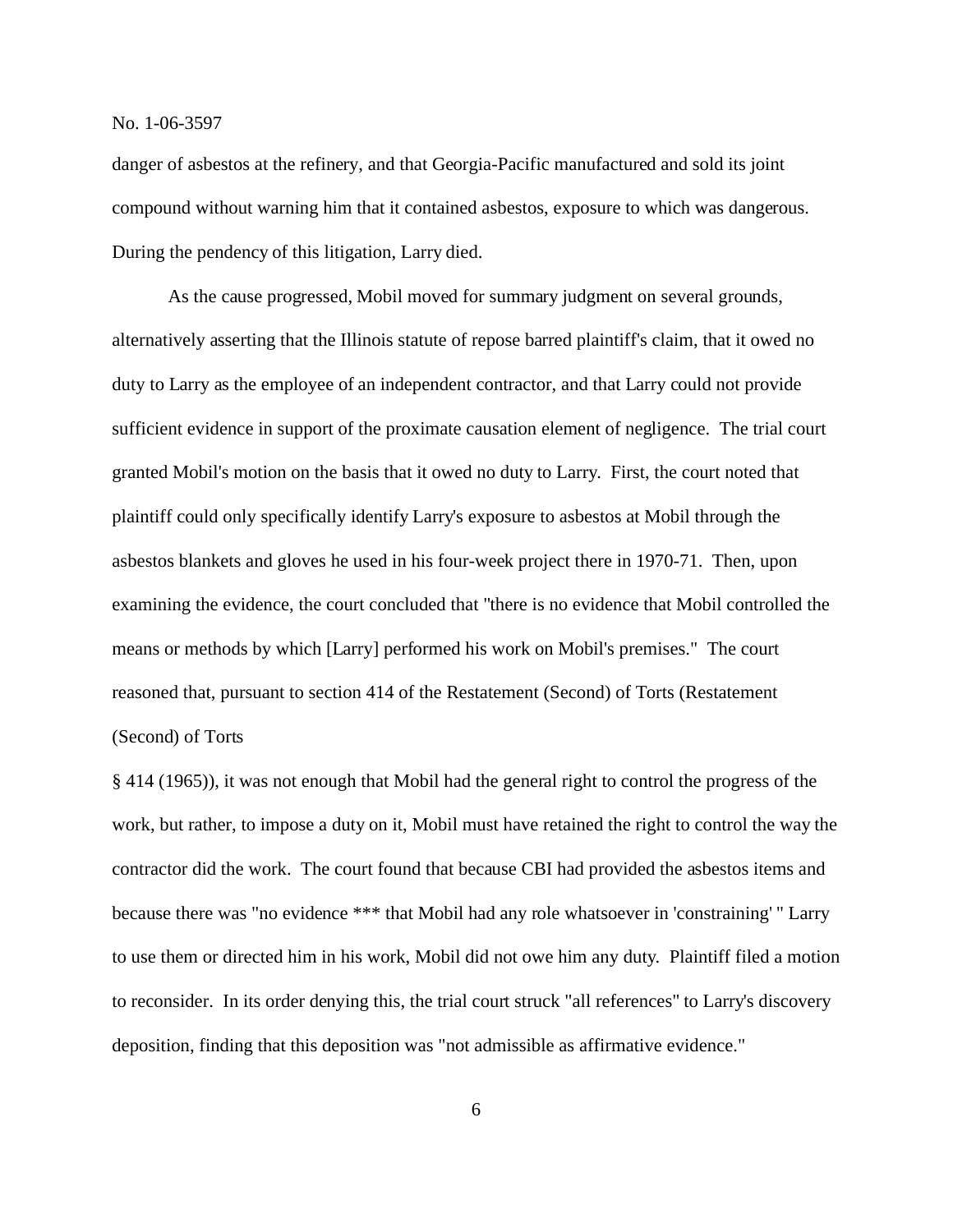Meanwhile, Georgia-Pacific joined a motion filed by Union Carbide requesting the application of Indiana law. The trial court granted this motion. The court noted that Larry lived in Indiana at all times relevant to this cause; he worked in Indiana at U.S. Steel, Gary Works for 10 of his 39 years as a pipe fitter, as well as various other Indiana locations; and that while it was clear that he did work at other locations in Illinois, the extent and duration of these jobs was "in dispute." Applying section 145 of the Restatement (Second) of Conflict of Laws (Restatement (Second) of Conflict of Laws § 145 (1971)), the trial court employed the "most significant relationship" test and, upon discussing its factors as they related to the facts presented, held that "Indiana law is appropriate here since [Larry] was domiciled in Indiana, the injury and injurycausing conduct is alleged to have occurred both in Indiana and outside of Indiana, and \*\*\* the relationship of the parties[ ] is irrelevant since there is no relationship alleged."

Following this order, Georgia-Pacific moved for summary judgment, asserting that Indiana's 10-year statute of repose barred plaintiff's action. Again examining the facts of the case, the trial court noted that Larry's evidence deposition stated he stopped using the Georgia-Pacific joint compound in 1976 but did not file his lawsuit until 2005, almost 30 years later. Based on this, the court granted Georgia-Pacific's motion and entered summary judgment in its favor.

### ANALYSIS

As noted, plaintiff raises two arguments on appeal, namely, that the trial court erred in finding Mobil did not owe a duty to Larry to warn him of the presence of asbestos at the refinery, and that the trial court erred when it determined Indiana law applied to the claim against Georgia-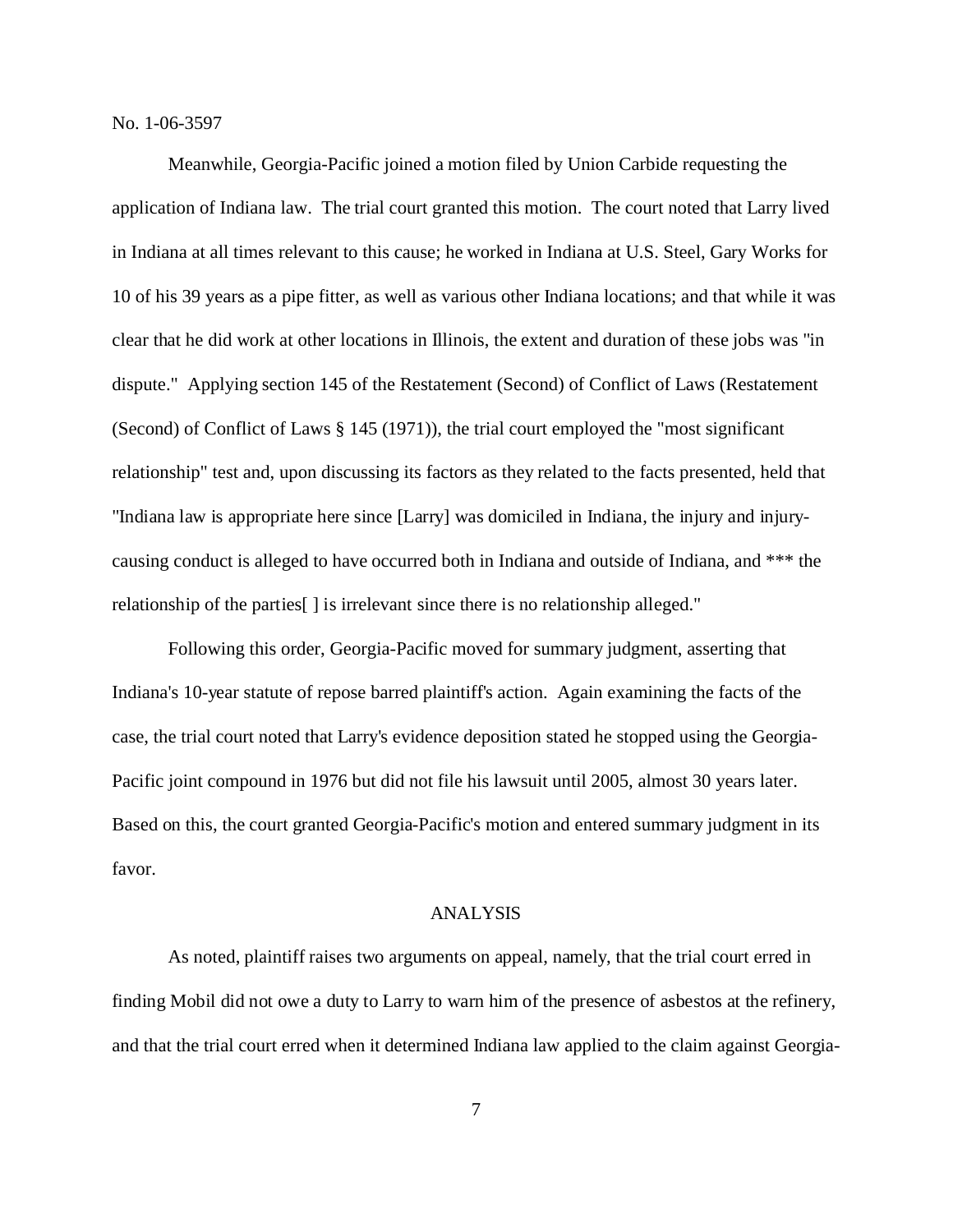Pacific for manufacturing and selling its joint compound without including a warning that its product contained asbestos. Mobil and Georgia-Pacific have responded to plaintiff's arguments in their own respective briefs on appeal.

#### I. Plaintiff's Claim Against Mobil

As a threshold matter, we note that Mobil attributes error to plaintiff's statement of facts in her brief on appeal because it includes statements made by Larry during his discovery depositions in this cause.<sup>3</sup> Mobil insists that in the trial court's denial of plaintiff's motion to reconsider the order of summary judgment in its favor, the trial court struck "all references" to Larry's discovery deposition testimony as inadmissible because it was "affirmative evidence" and, thus, plaintiff cannot refer to it on appeal. Plaintiff responds that both she and Mobil cited the discovery depositions when arguing the motion for summary judgment and no party objected to their use until after the trial court entered summary judgment, *i.e.*, that Mobil waited to object until the hearing on the motion to reconsider; plaintiff asserts that this does not change the fact that the discovery depositions were utilized in reaching summary judgment, "which is all that is now at issue." The rule in Illinois is that information in a deceased's discovery deposition is prohibited and cannot be used as evidence when he was a party to the cause and his evidence deposition has also been taken. See, *e.g.*, Longstreet v. Cottrell, Inc., 374 Ill. App. 3d 549 (2007), citing 210 Ill. R. 2d 212(a). Accordingly, it is Mobil that presents the proper position for this argument on review, and we therefore have focused our decision on the facts contained in

<sup>&</sup>lt;sup>3</sup>Larry gave two discovery depositions: one on August 24, 2005, and one on September 12, 2005. He gave a subsequent evidence deposition on October 1, 2005.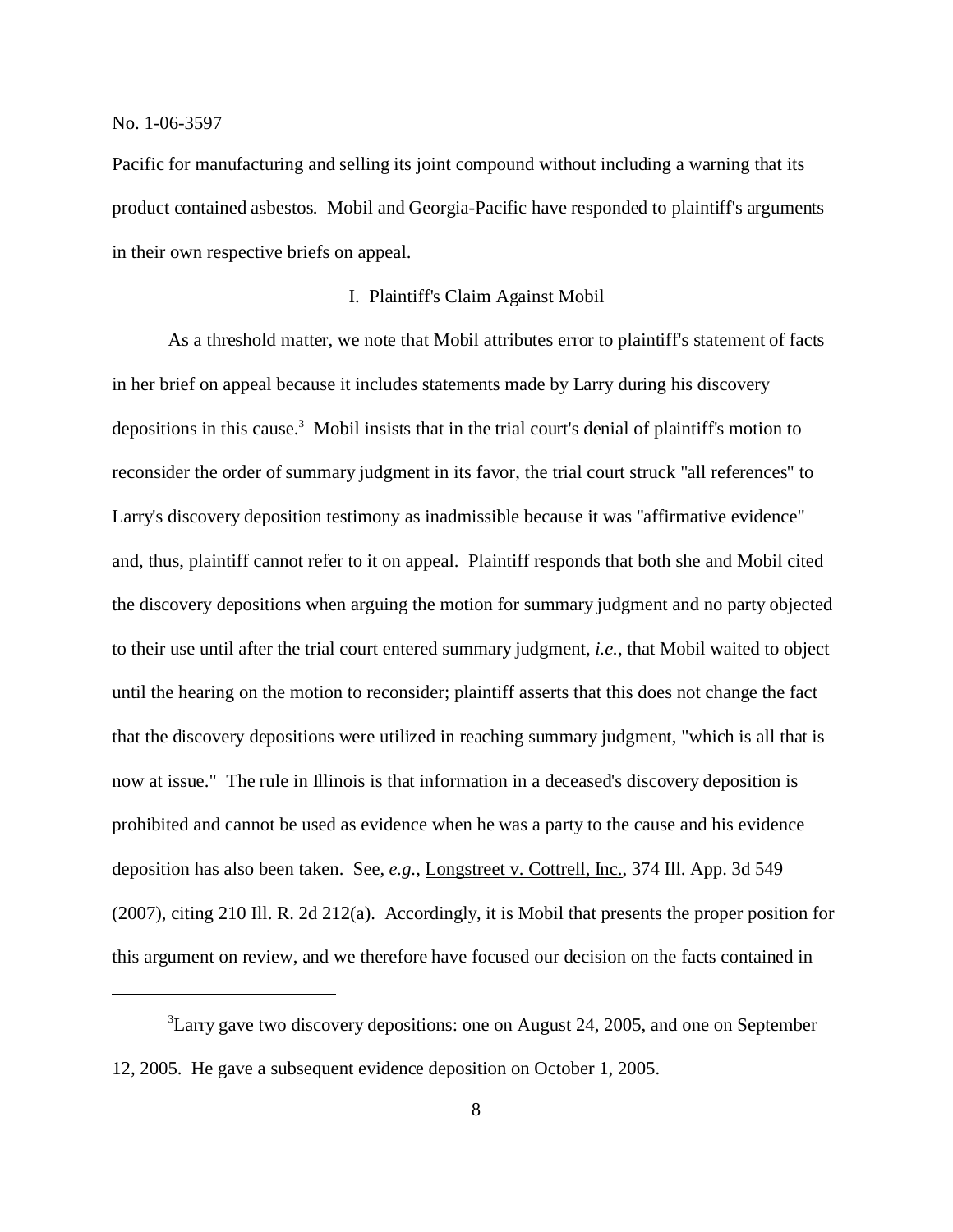Larry's evidence deposition.<sup>4</sup>

Turning now to the merits of plaintiff's claim, we note that plaintiff appeals from the trial court's grant of summary judgment to Mobil finding that it did not owe a duty to Larry as the employee of an independent contractor. Summary judgment is proper when the pleadings, affidavits, depositions and admissions of record, construed strictly against the moving party, show that there is no genuine issue as to any material fact and that the moving party is entitled to judgment as a matter of law. See Morris v. Margulis, 197 Ill. 2d 28, 35 (2001); accord Purtill v. Hess, 111 Ill. 2d 229, 240-44 (1986); Zakoff v. Chicago Transit Authority, 336 Ill. App. 3d 415, 420 (2002). While this relief has been called a "drastic measure," it is an appropriate tool to employ in the expeditious disposition of a lawsuit in which " 'the right of the moving party is clear and free from doubt.' " Morris, 197 Ill. 2d at 35, quoting Purtill, 111 Ill. 2d at 240. Appellate review of a trial court's grant of summary judgment is *de novo* (see Rich v. Principal Life Insurance Co., 226 Ill. 2d 359, 370 (2007); accord Outboard Marine Corp. v. Liberty Mutual Insurance Co., 154 Ill. 2d 90, 102 (1992); Zakoff, 336 Ill. App. 3d at 420), and reversal will

<sup>4</sup>Plaintiff and Mobil seemingly agree on appeal that the only differences between Larry's discovery and evidence depositions is that in his discovery depositions, Larry described that there were fans at the refinery circulating fibers in the air, that the blankets he used produced dust when shaken, that workers would lose their jobs if they complained, and that the insulation and gaskets he worked with subsequent to his initial welding work at the refinery in the 1970s contained asbestos. Pursuant to our discussion below, we find that even were this information admissible, it would not change the outcome of this cause.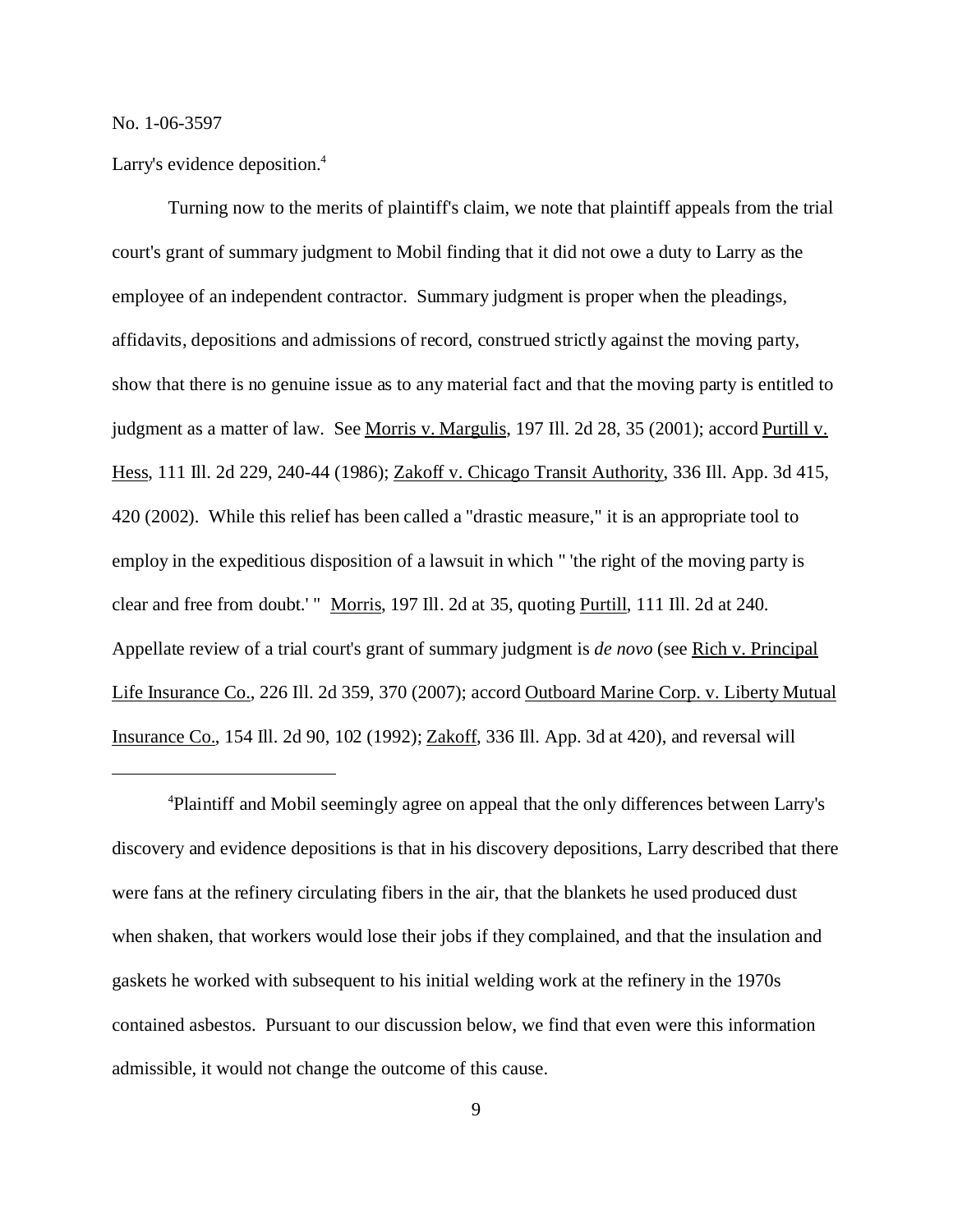occur only if we find that a genuine issue of material fact exists (see Addison v. Whittenberg, 124 Ill. 2d 287, 294 (1988)).

Plaintiff asserts on appeal that a genuine issue of material facts exists as to Mobil's control over the Joliet refinery work site and, consequently, whether it owed a duty to Larry. Specifically, plaintiff insists that during the 1970s when Larry used the asbestos blankets,<sup>5</sup> Mobil controlled the work site as exemplified by its authority to stop work, check work progress and control general access to the site and, thus, owed him a duty of care. However, based on the record before us, we find that there were no genuine issues of material fact remaining here and the trial court's grant of summary judgment was proper.

While a plaintiff need not prove her entire cause during summary judgment, she must present some evidentiary facts to support the elements of her cause of action. See Bellerive v. Hilton Hotels Corp., 245 Ill. App. 3d 933, 936 (1993). To properly state a cause of action for common law negligence, the plaintiff must show that the defendant owed a duty, that the

<sup>5</sup>Plaintiff also asserts that there was a second instance of exposure, namely, when Larry returned to work at the refinery in the 1980s and 1990s removing insulation and gaskets from the pipes. However, we note for the record that the trial court specifically limited its consideration of plaintiff's claim to Larry's work during his first stint at the refinery for four months during 1970-71, which involved only his exposure to asbestos blankets and gloves. Regardless of this fact, and as per our discussion below, our decision that Mobil owed no duty to Larry would be just as applicable to the alleged second instance of exposure as to the first dealing with the blankets and gloves.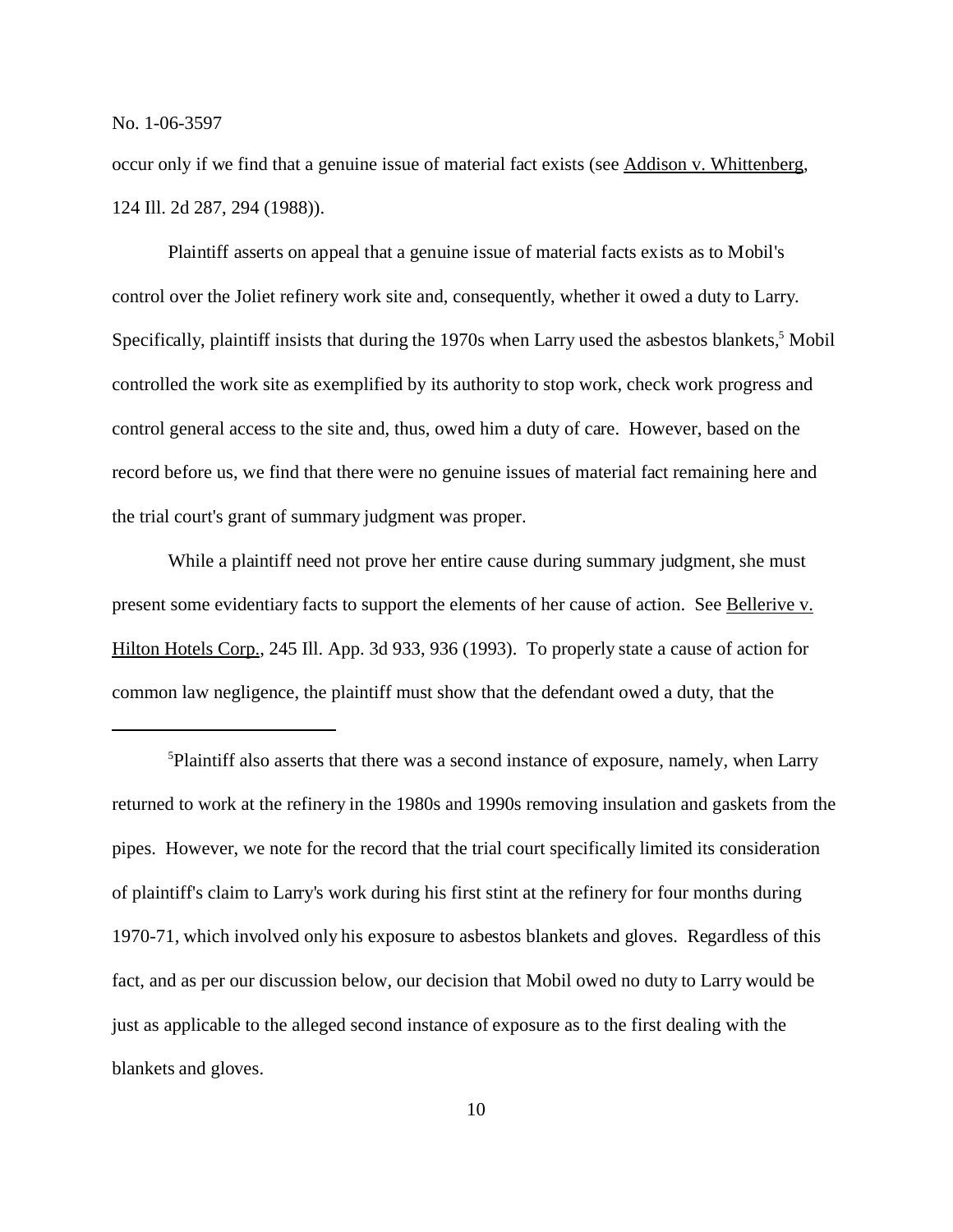defendant breached that duty, and that this breach was the proximate cause of the resulting injuries. See Heastie v. Roberts, 226 Ill. 2d 515, 555-56 (2007); Bermudez v. Martinez Trucking, 343 Ill. App. 3d 25, 29 (2003). Thus, duty is an essential element of a negligence claim; unless the plaintiff can demonstrate that a duty is owed, namely, that she and the defendant stood in such a relationship that the law imposes an obligation on the defendant to act reasonably for her protection, there can be no negligence imposed upon the defendant. See American National Bank & Trust Co. v. National Advertising Co., 149 Ill. 2d 14, 26 (1992); see also Wood v. Village of Grayslake, 229 Ill. App. 3d 343, 349 (1992) (court must weigh foreseeability of injury against burden to be placed on the defendant and consequences thereof). Whether a duty of care exists is a question of law, appropriately determined by the trial court on a motion for summary judgment. See Bonner v. City of Chicago, 334 Ill. App. 3d 481, 483 (2002).

Specifically, in construction negligence cases such as this one, it is the general rule that an owner who employs an independent contractor to do work is not liable for the independent contractor's acts or omissions. See Calderon v. Residential Homes of America, Inc., No. 1-07- 1740, slip op. at 10 (March 26, 2008); Pestka v. Town of Fort Sheridan Co., 371 Ill. App. 3d 286, 300 (2007); Martens v. MCL Construction Corp., 347 Ill. App. 3d 303, 313 (2004). This is because the owner generally does not supervise the details of the independent contractor's work and, thus, is not in a good position to prevent negligence, whereas the independent contractor's employees have submitted to the independent contractor's right to monitor and direct such details as their employer. See Calderon, slip op. at 10; Pestka, 371 Ill. App. 3d at 300; Martens, 347 Ill.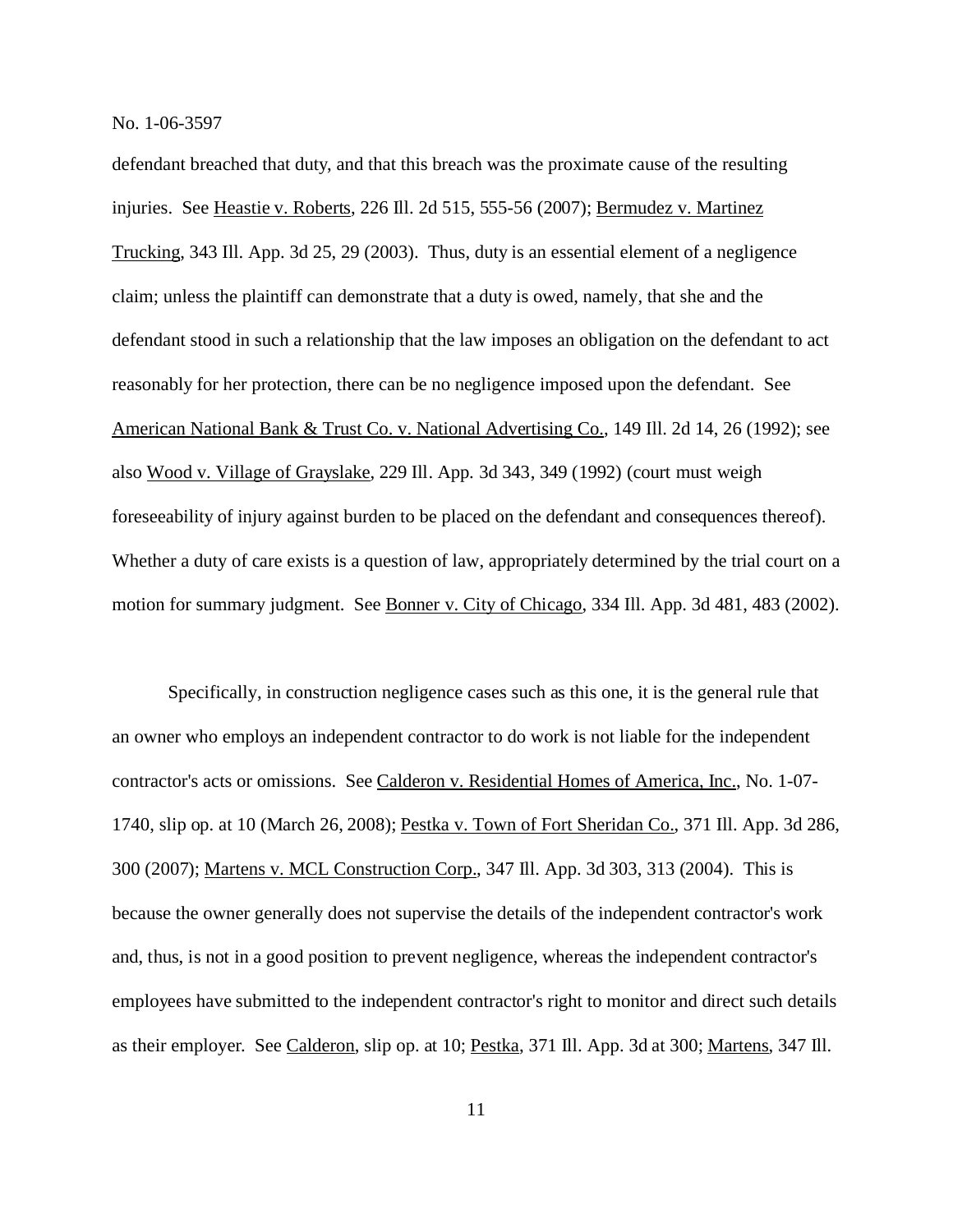App. 3d at 313-14. However, section 414 of the Restatement (Second) of Torts presents the "retained control exception" to this general rule, which states:

> "One who entrusts work to an independent contractor, but who retains the control of any part of the work, is subject to liability for physical harm to others for whose safety the employer owes a duty to exercise reasonable care, which is caused by his failure to exercise his control with reasonable care." Restatement (Second) of Torts § 414, at 387 (1965).

See also Calderon, slip op. at 10-11; Martens, 347 Ill. App. 3d at 314.

Section 414, therefore, renders the retention of control key in imposing liability. See, *e.g.*, Martens, 347 Ill. App. 3d at 315 (whether a duty exists under section 414 "turns on whether the defendant controls the work in such a manner that he should be held liable"). The comments accompanying section 414 discuss " 'a continuum of control' " from which our courts have gleaned the necessary degree of control a defendant must exercise to be subject to liability under this section. Calderon, slip op. at 11, quoting Martens, 347 Ill. App. 3d at 314. In particular, Comment *c* states:

> "In order for the rule stated in this Section to apply, the employer must have retained at least some degree of control over the manner in which the work is done. It is not enough that he has merely a general right to order the work stopped or resumed, to inspect its progress or to receive reports, to make suggestions or recommendations which need not necessarily be followed, or to prescribe alterations and deviations. Such a general right is usually reserved to employers,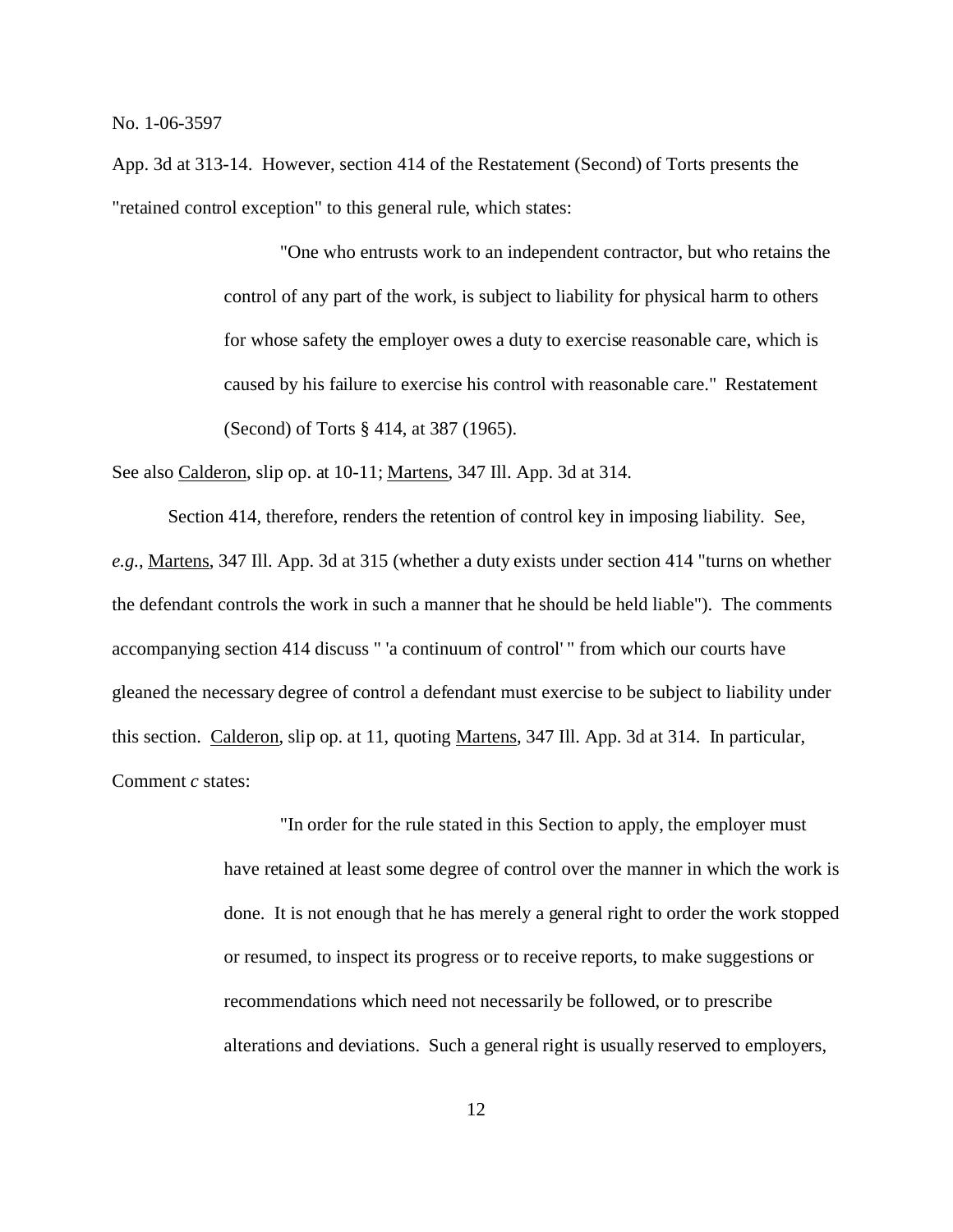but it does not mean that the contractor is controlled as to his methods of work, or as to operative detail. There must be such a retention of a right of supervision that the contractor is not entirely free to do the work in his own way." Restatement (Second) of Torts § 414, Comment *c*, at 388 (1965).

In the instant case, it is clear that Mobil did not retain the degree of control necessary to impose liability upon it. Larry testified that during his initial work at the refinery in 1970-71, he worked directly for Petroleum Piping, which had been subcontracted to do the welding work by CBI (the general contractor of the welding portion of the project), which, in turn, had been hired by Fluor (the general contractor of the whole project), which had been hired by Mobil. Larry further testified that he was one of eight pipe fitters who were supervised on a daily basis by CBI, which provided an inspector on the project, and Larry received all his tools and instructions for his work from Petroleum Piping. Larry made clear for the record that Mobil did not provide any direction or supervision of his welding tasks regarding the project and that he, indeed, did not look to Mobil for this. Larry stated later that this was also true for his subsequent work projects at the refinery in the 1980s and 1990s, where he worked directly for several contractors such as Hunter and BMW, but never directly with Mobil. Most specifically, Larry confirmed that Mobil did not provide him with the asbestos blankets or gloves, nor directed or ordered him to use them; these were supplied by CBI.

In addition to this evidence, former Mobil refinery manager D'Ambrisi testified that general contractor Fluor, not Mobil, supervised the Joliet work site and had "total responsibility for the construction of the refinery," including, specifically, selecting the subcontractors, such as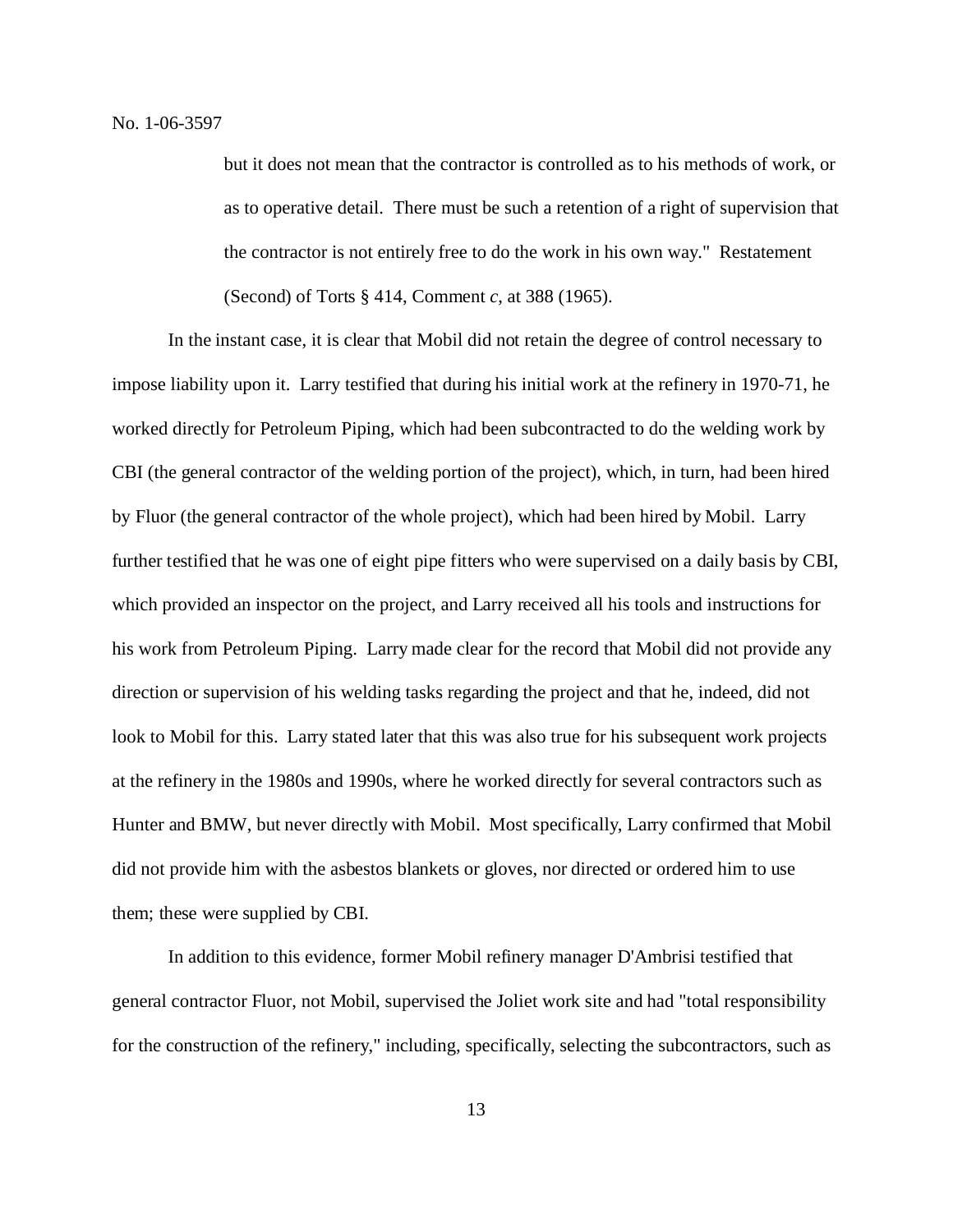CBI and Petroleum Piping, and managing their work. Further corroborating Larry's admissions regarding Mobil's lack of control, D'Ambrisi testified that Mobil did not have any inspectors, supervisors or workers of its own at the site, but had, instead, contracted with Fluor to "supervise, inspect, expedite and control all phases of the work."

From all this, while it may be true that Mobil had the general right to stop work, monitor its completion and control access to the site, these were simply general rights it had as the ultimate employer on the construction project. See Restatement (Second) of Torts § 414, Comment *c*, at 388; Pestka 371 Ill. App. 3d at 301 ("recent decisions on this topic found that the reservation of a right to inspect, start and stop work, order changes to specifications and plans, and ensure that the work was done safely did not show that the general contractor retained control over the independent contractor's work"). By Larry's own admission, Mobil clearly did not control the means and method of his work, which would have otherwise imposed upon it a duty owed to him.

Plaintiff relies on five principal cases in its initial and reply briefs on appeal, insisting that they are analogous to the instant cause and should control our decision. We disagree and find each of them distinguishable. First, while the reviewing courts in both Moorehead v. Mustang Construction Co., 354 Ill. App. 3d 456 (2004), and Wilkerson v. Paul H. Schwendener, Inc., 379 Ill. App. 3d 491 (2008), reversed summary judgment orders in favor of general contractors, those cases involved contracts regarding work-site safety. That is, in Moorehead, a question of fact regarding a general contractor's control over a work site remained because the general contractor had contracted with the subcontractor to " 'be fully and solely responsible for the jobsite safety.' "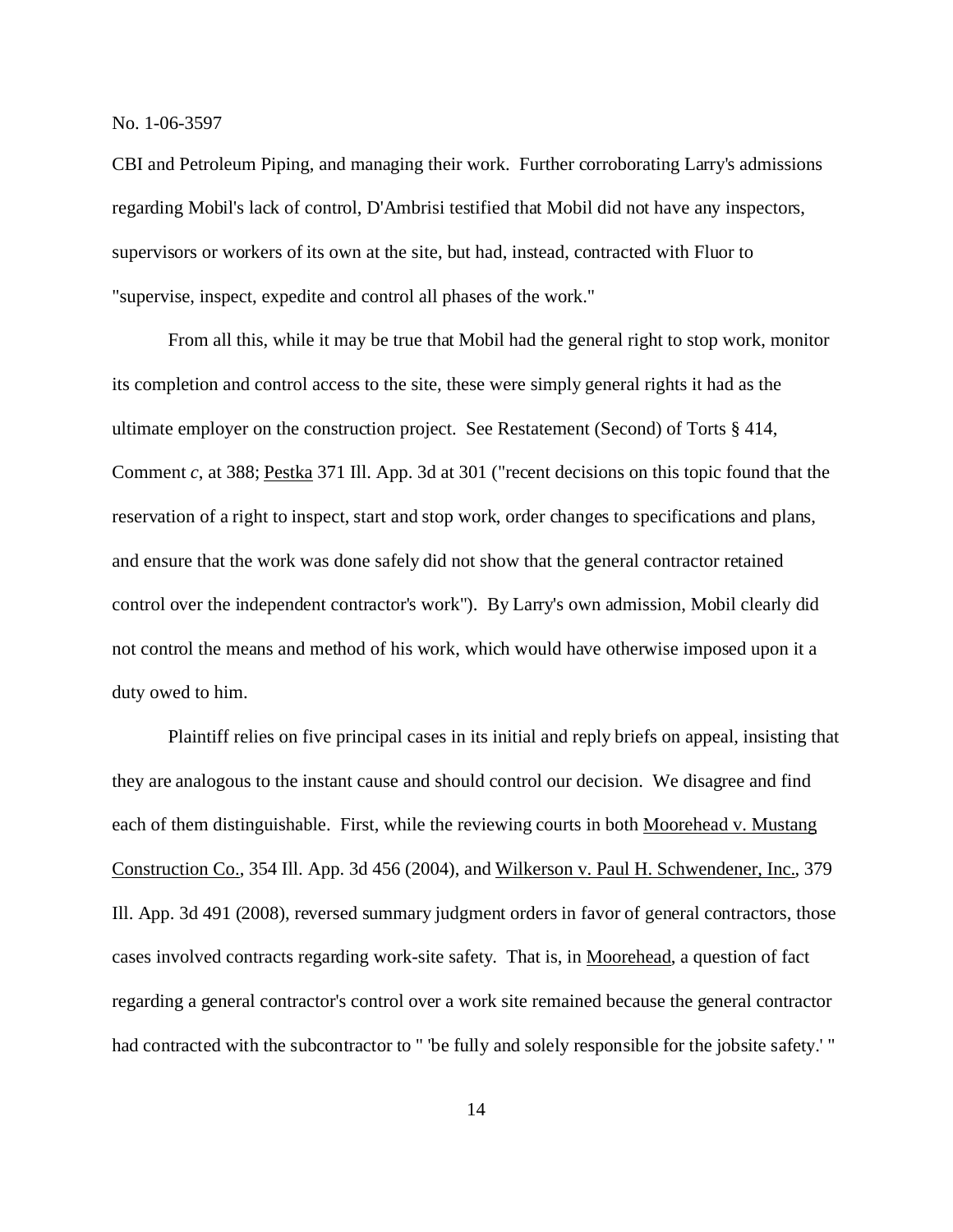Moorehead, 354 Ill. App. 3d at 461. Similarly, in Wilkerson, a construction contract signed by the general and subcontractors required the subcontractors to attend the general contractor's safety meetings, comply with the general contractor's list of 21 safety procedures, hold their own weekly safety meetings and submit minutes of those meetings to the general contractor, and submit a site safety plan to the general contractor for approval. See Wilkerson, 379 Ill. App. 3d at 496. Unlike the instant cause, which does not involve any contractual provisions, it is clear that summary judgment could not be properly granted in Moorehead and Wilkerson since written contracts called into question which party--the generals (*i.e.*, Mobil here) or subcontractors (*i.e.*, Petroleum Piping or CBI here)--controlled safety measures at the work sites.

Moreover, while the remaining cases cited by plaintiff, namely, Bokodi v. Foster Wheeler Robbins, Inc., 312 Ill. App. 3d 1051 (2000), McConnell v. Freeman United Coal Co., 198 Ill. App. 3d 322 (1990), and Dillon v. U.S. Steel Corp., 159 Ill. App. 3d 186 (1987), also found that questions of fact remained as to whether the owners of a site had sufficient control over the projects as to create liability for injuries to the employees of independent contractors, the facts of those cases are wholly different from those presented here. For example, the Bokodi court reversed an award of summary judgment in favor of a general contractor on the plaintiff's construction negligence claim after finding that the general contractor "went to great lengths to control the safety standards at the work site," including employing a site manager, a field superintendent and a safety manager who held weekly meetings to particularly discuss safety, conducted regular walkthroughs of the site and required subcontractors to abide by 29 different safety measures. See Bokodi, 312 Ill. App. 3d 1063-64. Likewise, the McConnell court reversed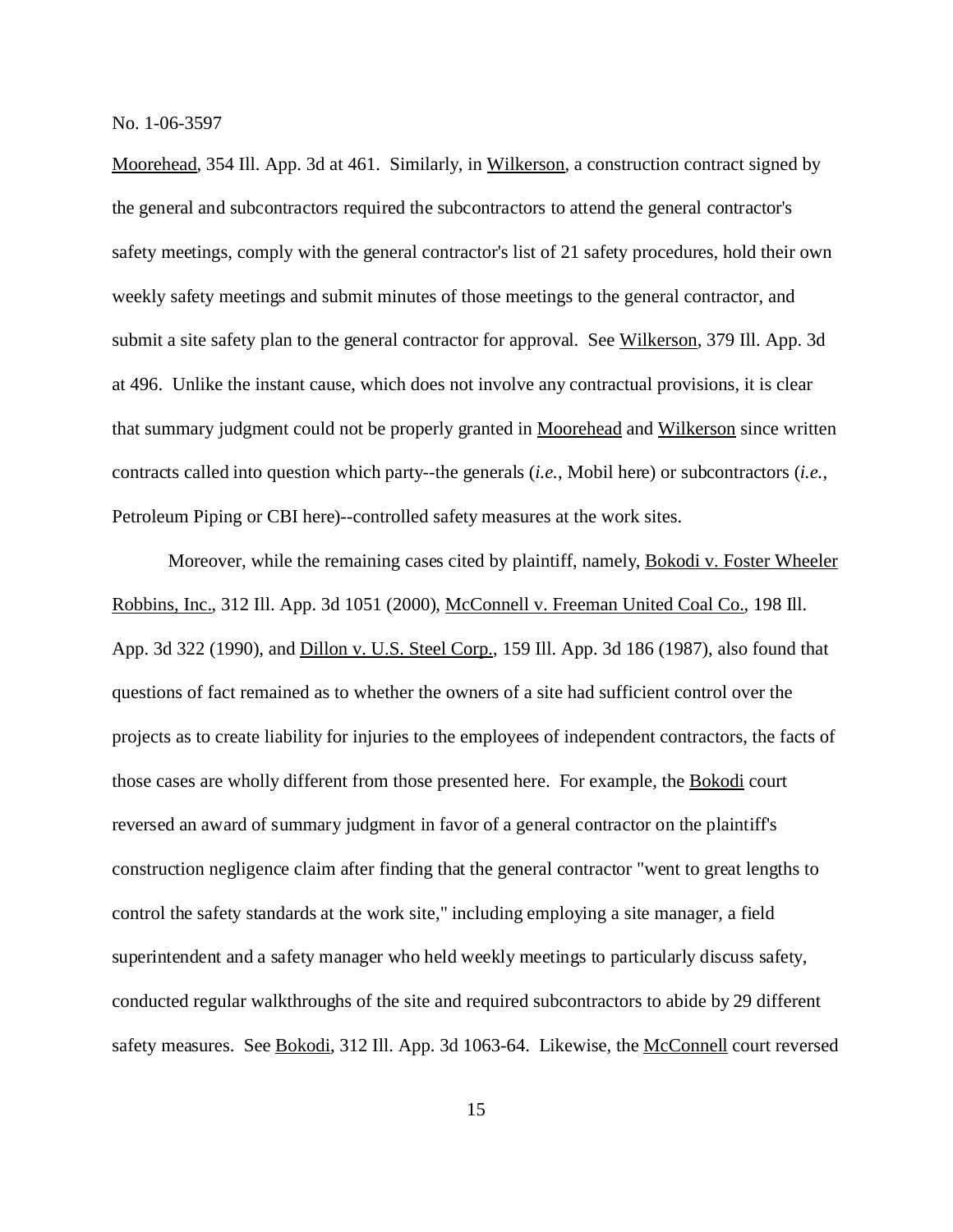a summary judgment order in favor of a site owner following an injury to the employee of an independent contractor where the record revealed that the owner's own employees visited the site on a regular basis, its vice-president would go to the jobsite and discuss work progress with the independent contractor, it placed two additional employees at the site regularly during business hours, one of these employees would confer with the independent contractor's foreman on a daily basis, and no work could continue unless this owner's employee approved it. See McConnell, 198 Ill. App. 3d at 327. And in Dillon, verdicts in favor of a worker and his independent contractor-employer against a steel company were affirmed where the steel company supervised the molding process which eventually injured the worker, analyzed the particular molten steel with which he was working earlier on the day of the injury, had been directing him on the day of the incident, ordered him to immediately lance the steel which caused his injury, and had the responsibility to see to the safety of all employees and protect them from the dangers of molten steel. See Dillon, 159 Ill. App. 3d at 197-98.

These cases cited by plaintiff present situations where questions remained regarding the imposition of liability on jobsite owners or general contractors who may have owed a duty to the injured workers due to their pervasive day-to-day supervision of the sites, as this exhibited retained control over the projects. Having reviewed the facts in the instant case, which, by Larry's own admission, clearly demonstrate that Mobil did nothing even remotely similar to the owners or general contractors in Moorehead, Wilkerson, Bodoki, McConnell and Dillon to retain control over the Joliet refinery, we find that plaintiff has failed to raise any genuine issue of material fact as to whether Mobil owed Larry a duty. Due to the minimal involvement Mobil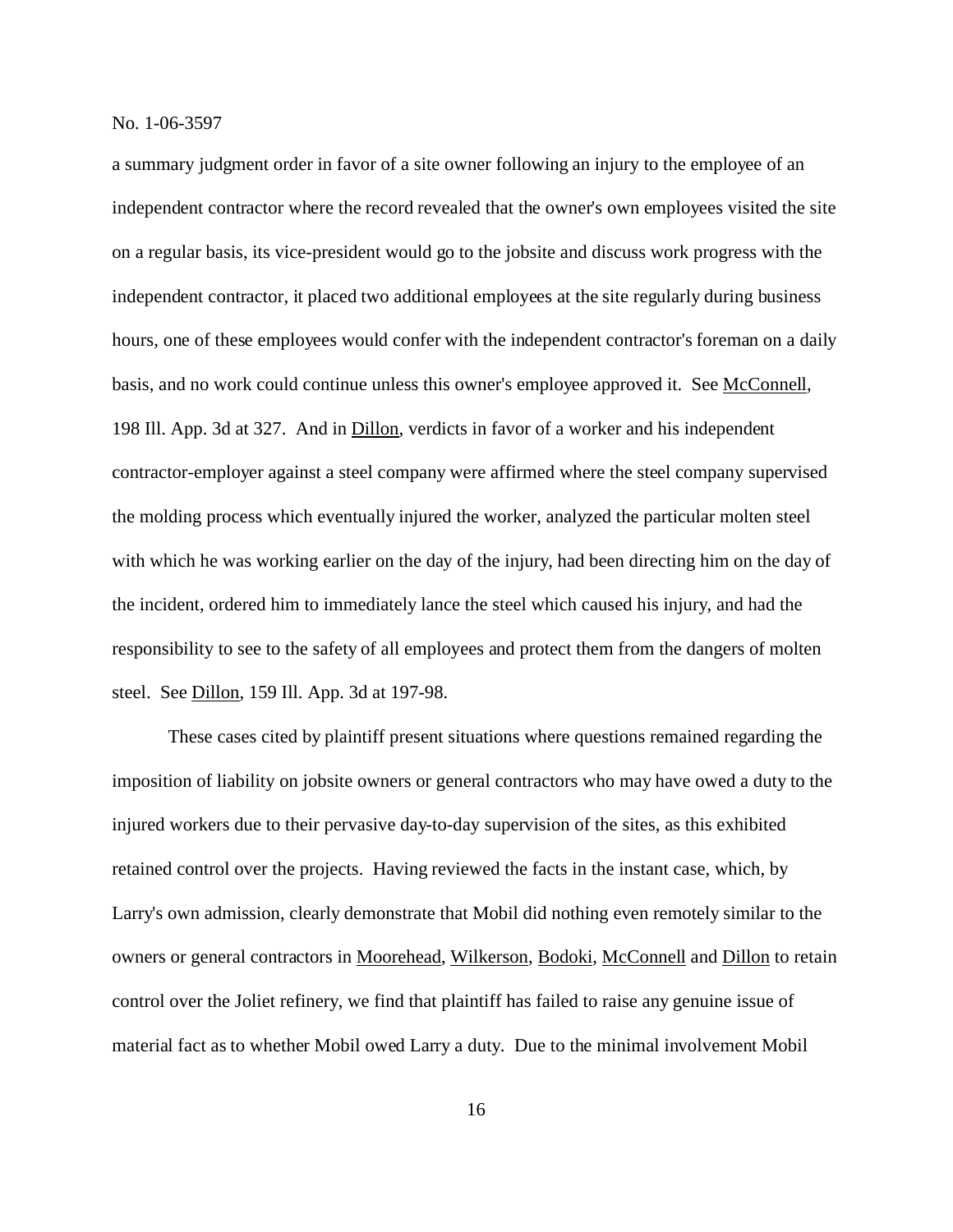exercised in the instant cause, summary judgment in its favor was proper. See Calderon, slip op. at 16-18 (summary judgment in favor of general contractor in construction negligence action brought by employee of roofing subcontractor was proper where general contractor did not control safety at work site nor means and methods of subcontractor's work); Pestka, 371 Ill. App. 3d at 302-03 (where no evidence was presented to show that property owner controlled the operative details of the contractors' work so that the contractors' employees were not entirely free to perform the work in their own way, the property owner could not be liable for injury sustained by contractors' employee and, thus, summary judgment in owner's favor was proper); Martens, 347 Ill. App. 3d at 316-20 (summary judgment in favor of general contractor and against subcontractor's employee in construction negligence action was proper where general contractor did not retain sufficient control over subcontractor's work so as to impose duty and subsequent liability); see also <u>Kotecki v. Walsh Construction Co.</u>, 333 Ill. App. 3d 583, 587 (2002) (summary judgment for landowner and general contractor proper where the plaintiff-injured employee "offered no evidence" that they controlled his work "and, in fact, admitted in his deposition that his employer alone controlled the manner by which he completed his" assignment).

Plaintiff argues that Mobil's right of control was blatant when, following abatement procedures set in the 1990s, it had the ability to, and did in fact, shut down areas of the refinery when an employee would present a suspected case of asbestos, and because Mobil tightened security in these later years. Plaintiff insists that "any such power that Mobil had in the 90s and thereafter must have been the same power or right of control it had back in the early 70s when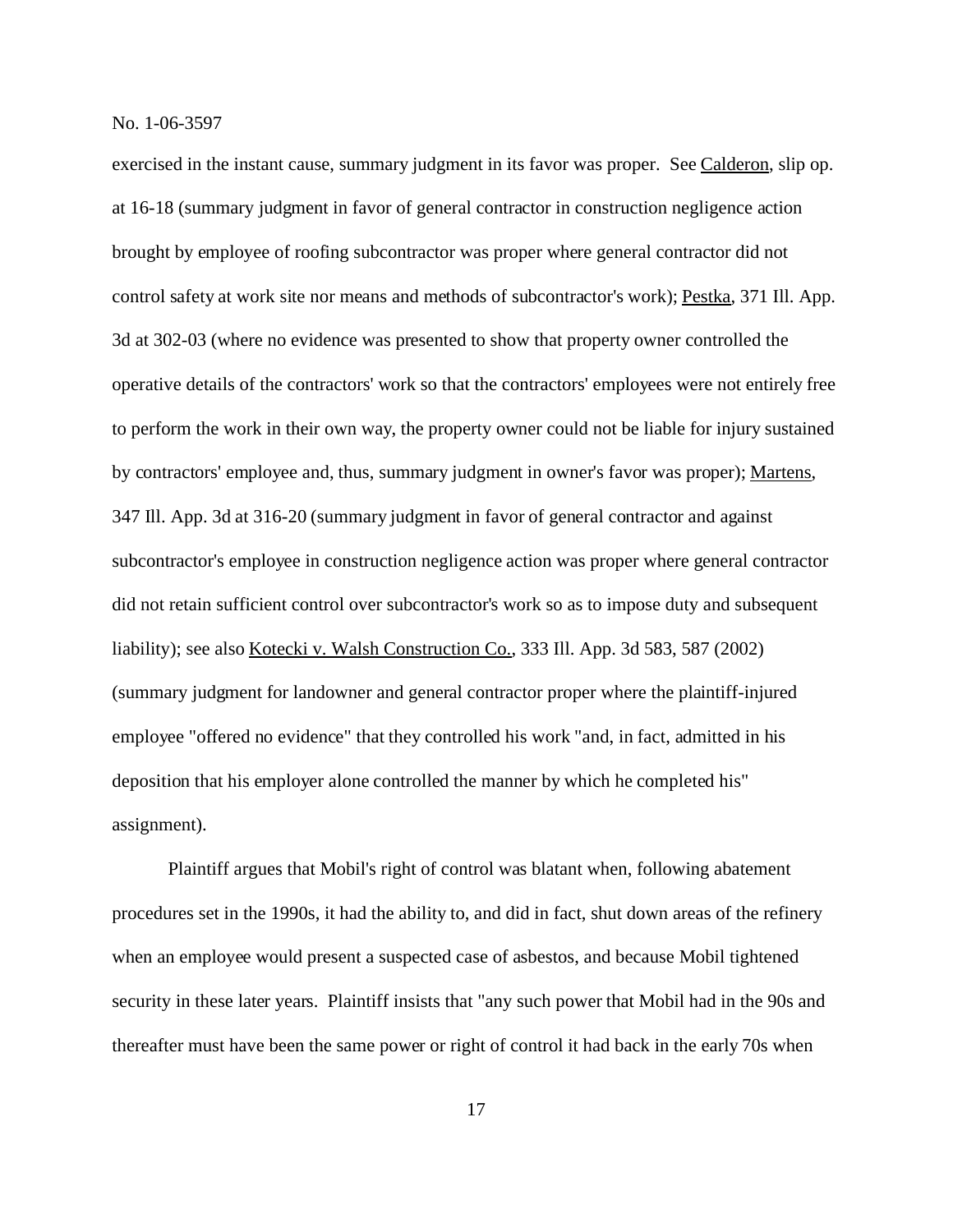Larry Gregory first worked there, because [Mobil's] status as owner and its rights from that status remained a constant during that period." Even were this true, we have already discussed that the reservation of a right to inspect, start and stop work, order changes and ensure that the work is done safely does not, in and of itself, show that the owner retained control over the independent contractor's work, thereby imposing a duty upon the owner. See Pestka, 371 Ill. App. 3d at 301; see also Martens, 347 Ill. App. 3d 316, 318. To the contrary, our courts have held that even if, for example, the owner was responsible for initiating and supervising a safety program, provided a safety manual that was to be followed, or hired a safety director, this "does not constitute retained control *per se*; the court must still conduct an analysis pursuant to the section 414 retained control exception." Martens, 347 Ill. App. 3d at 318; accord Pestka, 371 Ill. App. 3d at 301 (question still turns on whether the owner so controlled the operative details of the subcontractor's work so that the subcontractor's employees were not entirely free to perform the work in their own way). Only if such a safety program sufficiently affected the subcontractor's employees' means and methods of doing their work would the program possibly bring the owner within the ambit of the retained control exception. See Martens, 347 Ill. App. 3d at 318-19. This was not the case here where Mobil did not provide any asbestos materials and did not supervise the work done at the refinery. Pursuant to Larry's own deposition testimony, as well as that of refinery manager D'Ambrisi, we find plaintiff's argument that an issue of control was created by Mobil's ability to control security and shut down areas of work for asbestos abatement to be unpersuasive.

Finally, plaintiff presents an alternate theory of liability against Mobil, insisting that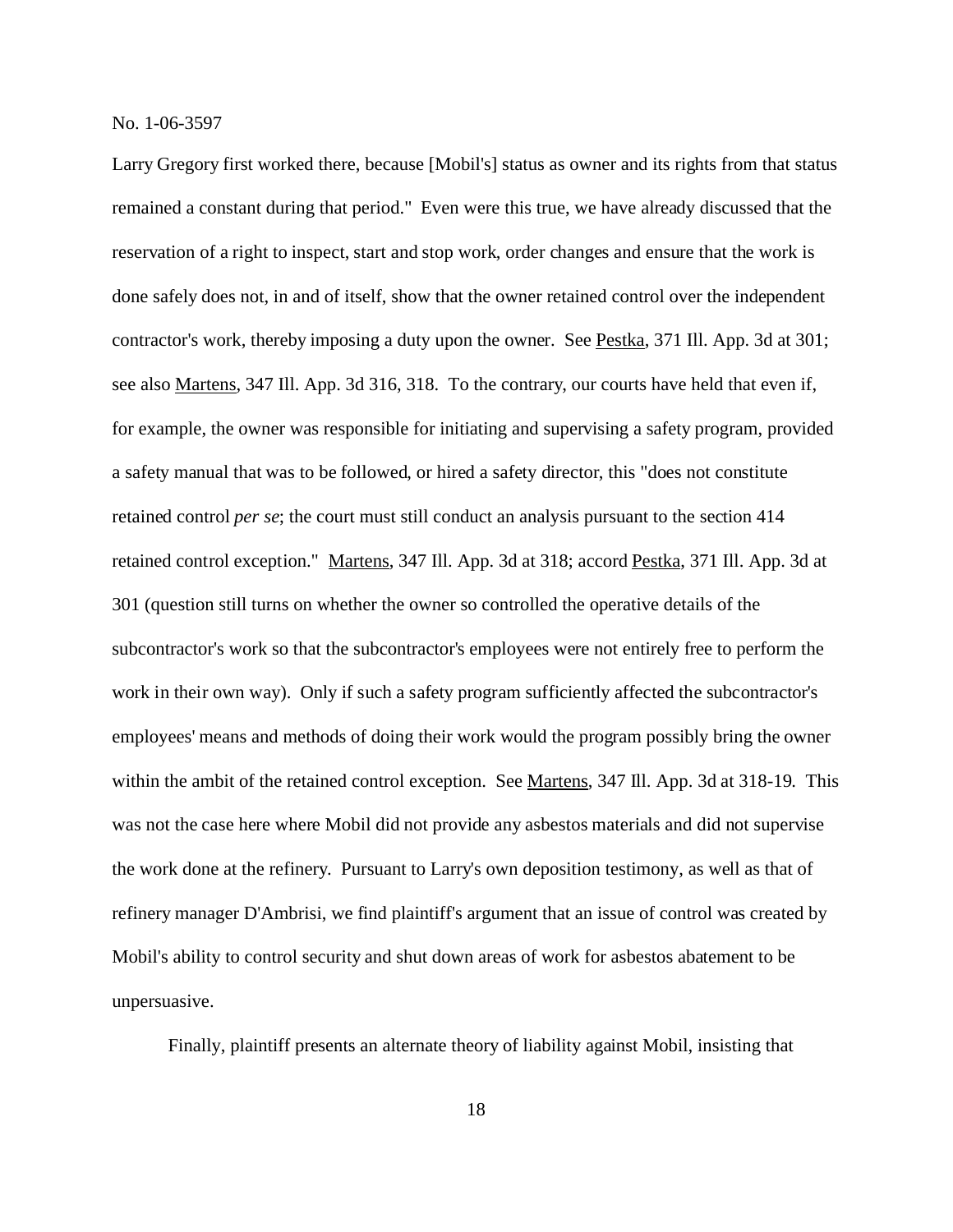summary judgment was improper because Mobil was also potentially liable to Larry pursuant to section 343 of the Restatement (Second) of Torts (Restatement (Second) of Torts § 343 (1965)), as the owner and possessor of the land upon which the refinery was built. An owner or possessor of land owes its invitees a common law duty of reasonable care to maintain its premises in a reasonably safe condition (Deibert v. Bauer Brothers Construction Co., 141 Ill. 2d 430, 437-40 (1990)), but no legal duty arises unless the harm is reasonably foreseeable (Renslow v. Mennonite Hospital, 67 Ill. 2d 348, 354-55 (1977)). Section 343 states:

> "A possessor of land is subject to liability for physical harm caused to his invitees by a condition on the land if, but only if, he

(a) knows or by the exercise of reasonable care would discover the condition, and should realize that it involves an unreasonable risk of harm to such invitees, and

(b) should expect that they will not discover or realize the danger, or will fail to protect themselves against it, and

(c) fails to exercise reasonable care to protect them against the danger." Restatement (Second) of Torts § 343, at 215-16 (1965).

Plaintiff's premise liability argument fails for several reasons. First and foremost, the source of Larry's mesothelioma relevant to this portion of the cause was the asbestos blankets and gloves. These were items provided at the refinery by CBI and, thus, cannot be said to be a *condition on the land* of the refinery owned by Mobil in order for section 343 to be operative here. See Quinton v. Kuffer, 221 Ill. App. 3d 466, 472 (1991) (where subcontractor's employee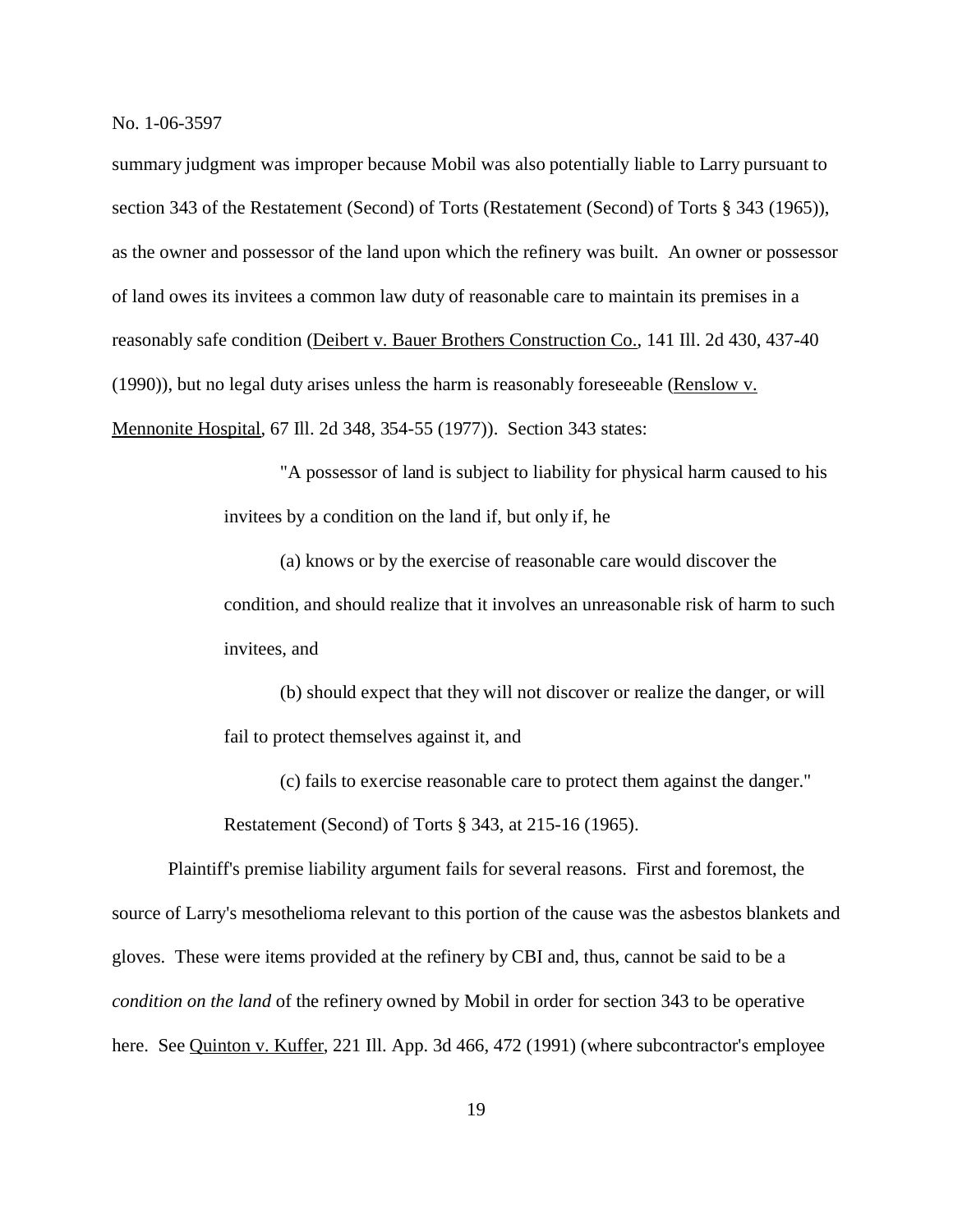sought to impose premise liability upon owner of land for failing to inform him of warning label on drum which exploded and caused him injury, summary judgment for owner was proper as warning label and drum were not "conditions on the land" as required by section 343, even though drum was located on the property); Hinojosa v. City of Chicago Heights, 166 Ill. App. 3d 319, 325 (1988) (premise liability does not apply when injury is caused by independent actions of third party and not by condition on the land of the owner); see, *e.g.*, Recio v. GR-MHA Corp., 366 Ill. App. 3d 48 (2006). Second, even were we to consider the blankets and gloves a "condition on the land," no evidence was presented that Mobil knew or should have known that the blankets and gloves contained asbestos. Once again, Larry admitted that CBI, not Mobil, supplied the blankets and gloves to Petroleum Piping's welders, that Mobil did not supervise the welding work in any manner, and that Larry did not receive any direction or instruction from Mobil. In addition, D'Ambrisi made clear that Mobil did not have any of its own workers at the site, did not have responsibility for the construction and did not control any of the phases of the work. Thus, no evidence indicates that any of Mobil's staff observed any unsafe condition, had control or even regular access to the construction site, or received any complaint about it that would indicate that Mobil knew or should have known that the blankets and gloves were being used and contained asbestos. Compare Cochran v. George Sollitt Construction Co., 358 Ill. App. 3d 865, 873 (2005) (no duty of care owed to subcontractor's employee under premise liability theory where general contractor-defendant did not know of unsafe condition), with Wilkerson, 379 Ill. App. 3d at 797-98 (summary judgment not proper where the record showed, and it was never disputed, that the general contractor knew the injured subcontractor's employee was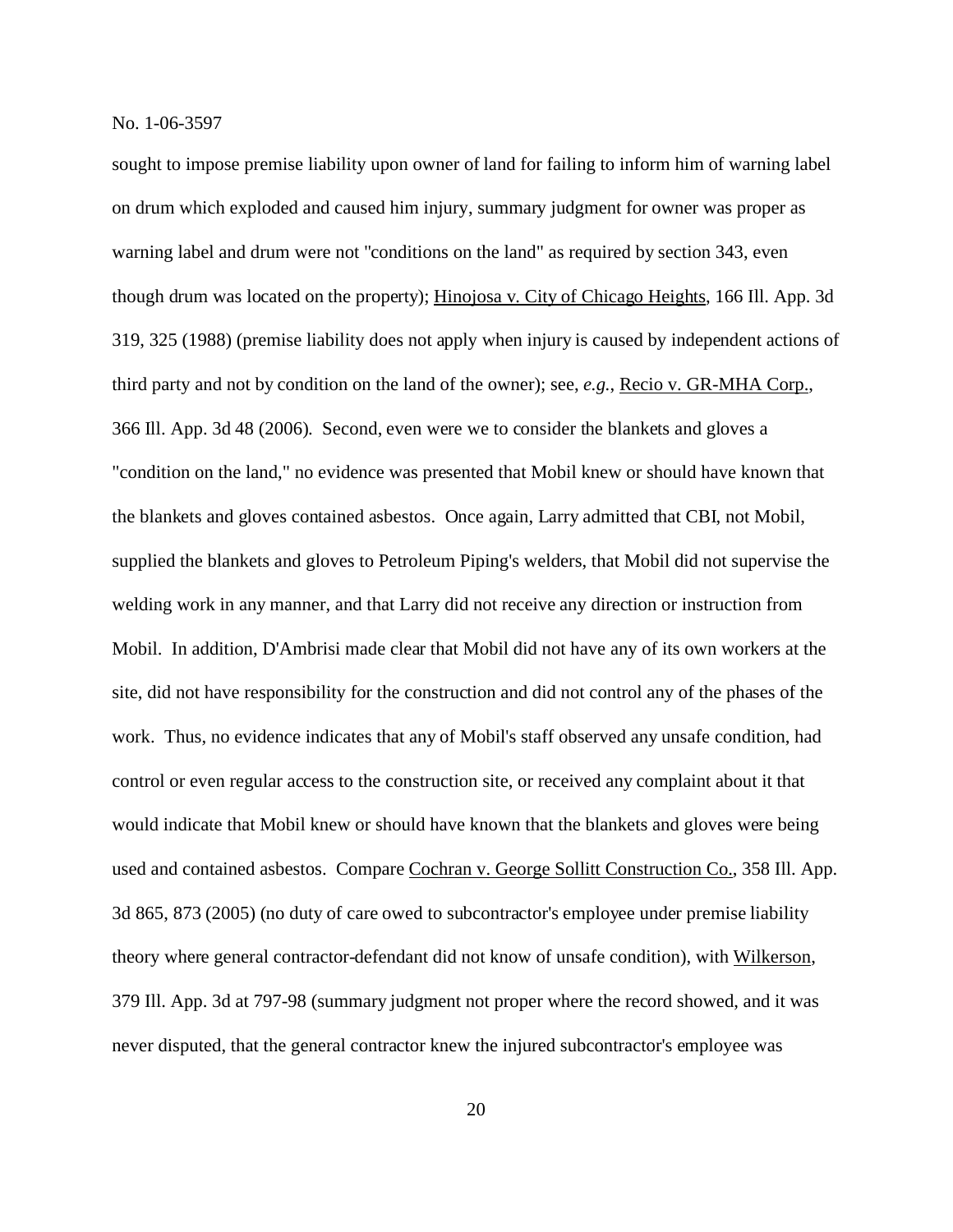balancing on narrow beams nine feet above the ground to complete work and did not provide protection even though general contractor's own safety regulations so required).

Therefore, based upon the record in this cause, we hold that the trial court's grant of summary judgment in favor of Mobil here on the basis that it owed no duty to Larry was proper as a matter of law.<sup>6</sup>

# II. Plaintiff's Claim Against Georgia-Pacific

Plaintiff's second, and final, contention on appeal is that the trial court erred in determining that Indiana, not Illinois, law applied to her claim against Georgia-Pacific. Plaintiff asserts that the court improperly "lumped all the defendants and all [Larry's] exposures together, and then weighed that group of contacts to determine the choice of law" when, instead, it was required to examine each defendant separately according to the rules of depecage. Plaintiff further asserts that had the trial court done this, it would have undoubtedly reached the conclusion that several factors exemplify a significant relationship in this cause to Illinois rather than Indiana, which "was critical \*\*\* because Indiana has a restrictive product statute of repose" and, "unless Illinois law applies," her claim here "would be defeated."

A trial court's choice-of-law determination is reviewed *de novo*. See Townsend v. Sears, Roebuck & Co., 227 Ill. 2d 147, 153 (2007). This is because the task of evaluating and balancing

<sup>6</sup>Since we have found no duty owed, we need not address the other required elements of negligence, even though Mobil has cautiously done so in its brief on appeal. See American National Bank, 149 Ill. 2d at 26.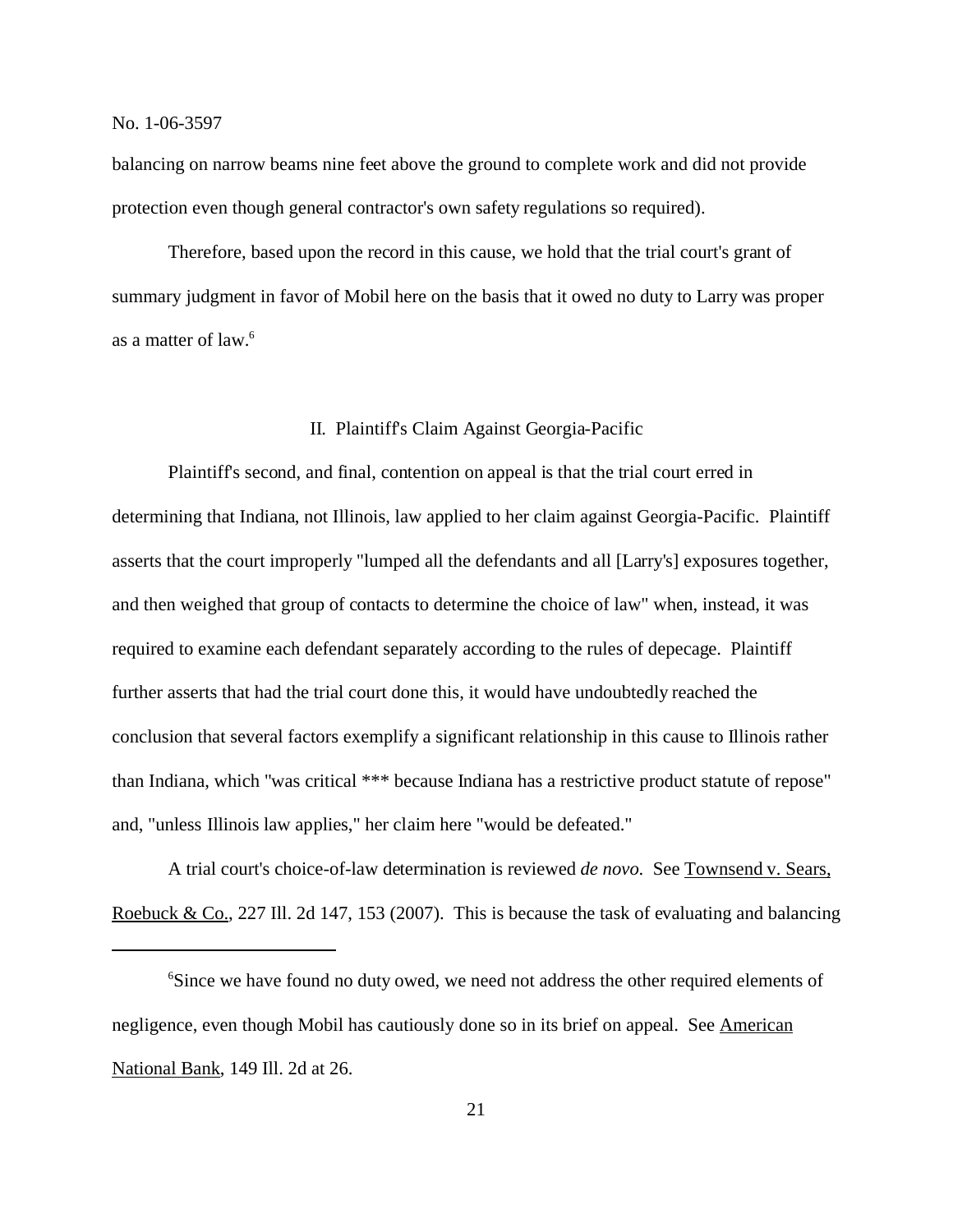the choice-of-law factors, which are embodied in the Restatement (Second) of Conflict of Laws, is a matter of law rather than one of fact. See Townsend, 227 Ill. 2d at 154.

A choice-of-law determination is required only when a difference in law will make a difference in the outcome of a cause. See Townsend, 227 Ill. 2d at 155; see also Barbara's Sales, Inc. v. Intel Corp., 227 Ill. 2d 45, 58 (2007) ("choice-of-law problems arise when significant aspects of a lawsuit traverse state borders"). In the instant case, plaintiff and Georgia-Pacific agree that there is a conflict in the laws of Illinois and Indiana regarding these states' statutes of repose, with Indiana's being more restrictive in that it bars an action not filed within 10 years of exposure to a product. Accordingly, plaintiff argues for the application of Illinois law while Georgia-Pacific has consistently asserted that Indiana law is proper.

As a threshold matter, we address the concept of *depecage* as raised by plaintiff and Georgia-Pacific on appeal. Plaintiff initiates her choice-of-law argument in her brief by asserting that the trial court's error occurred when it conducted its choice-of-law analysis on the case as a whole, rather than limiting its analysis to plaintiff's claim against this particular defendant (Georgia-Pacific) only, under the auspices of *depecage*. Georgia-Pacific, meanwhile responds by stating that plaintiff has waived this argument for review and, alternatively, misapplies the concept of *depecage*. For the reasons that follow, we must agree with Georgia-Pacific.

*Depecage* is "the process of cutting up a case into individual issues, each subject to a separate choice-of-law analysis." Townsend, 227 Ill. 2d at 161. This is in line with the approach taken in Illinois pursuant to the Restatement (Second) of Conflict of Laws, which focuses on a "selective, issue-oriented approach to determining choice-of-law for a particular issue presented"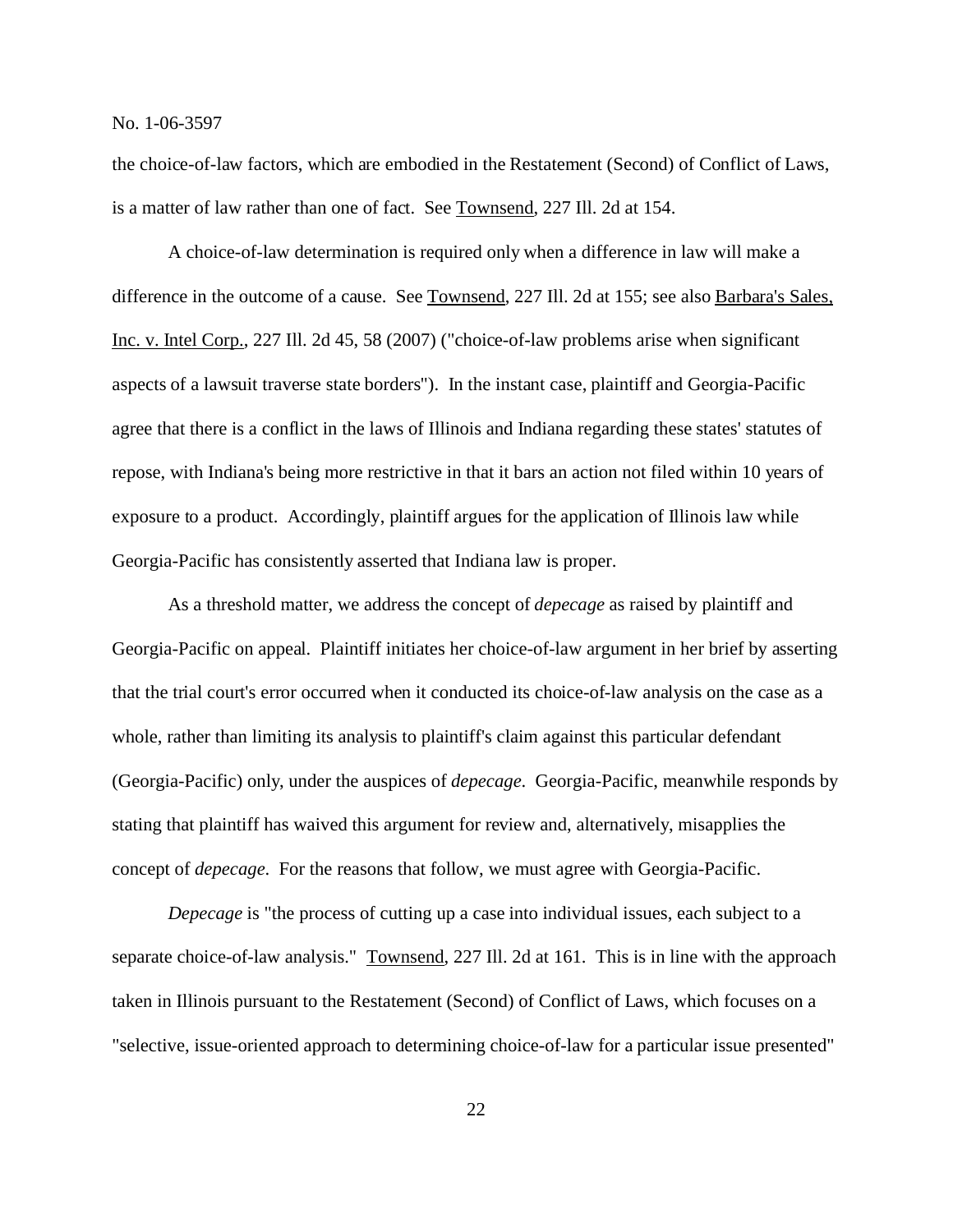in a cause of action. Townsend, 227 Ill. 2d at 161; see Barbara's Sales, 227 Ill. 2d at 61, citing Morris B. Chapman & Associates, Ltd. v. Kitzman, 193 Ill. 2d 560, 568 (2000), and Esser v. McIntyre, 169 Ill. 2d 292, 297 (1996) ("Illinois has adopted the approach found in the Second Restatement of Conflict of Laws").

Plaintiff's argument here fails on both waiver and misapplication grounds. First, as to waiver, the record is clear that plaintiff never argued the concept of *depecage* in the trial court. That is, she never insisted at any time below that the trial court should have examined the choiceof-law question separately as to each particular defendant involved in her suit. To the contrary, the evidence contained in the record demonstrates that plaintiff herself proceeded in this suit against all defendants conjunctively, never separately. From the beginning, plaintiff alleged one singular, indivisible injury--Larry's contraction of mesothelioma. She brought a tort action asserting one theory on the case sounding in negligence against a combined 26 defendants, claiming that these all had a duty to warn Larry about the asbestos to which they exposed him. By the time plaintiff filed her sixth and final amended complaint, her assertions against 18 of the 20 remaining defendants were exactly the same. For each and every one of these defendants, plaintiff claimed a collective exposure to asbestos during the years from 1966 (when Larry became a pipe fitter) to 2005 (Larry's retirement). She did not separate out Larry's exposure to each defendant's different product, even though the record was clear that Larry was not exposed to the products of each defendant for the entire time between 1966 and 2005.<sup>7</sup> Also against each

<sup>&</sup>lt;sup>7</sup>For example, Larry testified he worked with Georgia-Pacific's product only sporadically from 1972 to 1976 on some side jobs.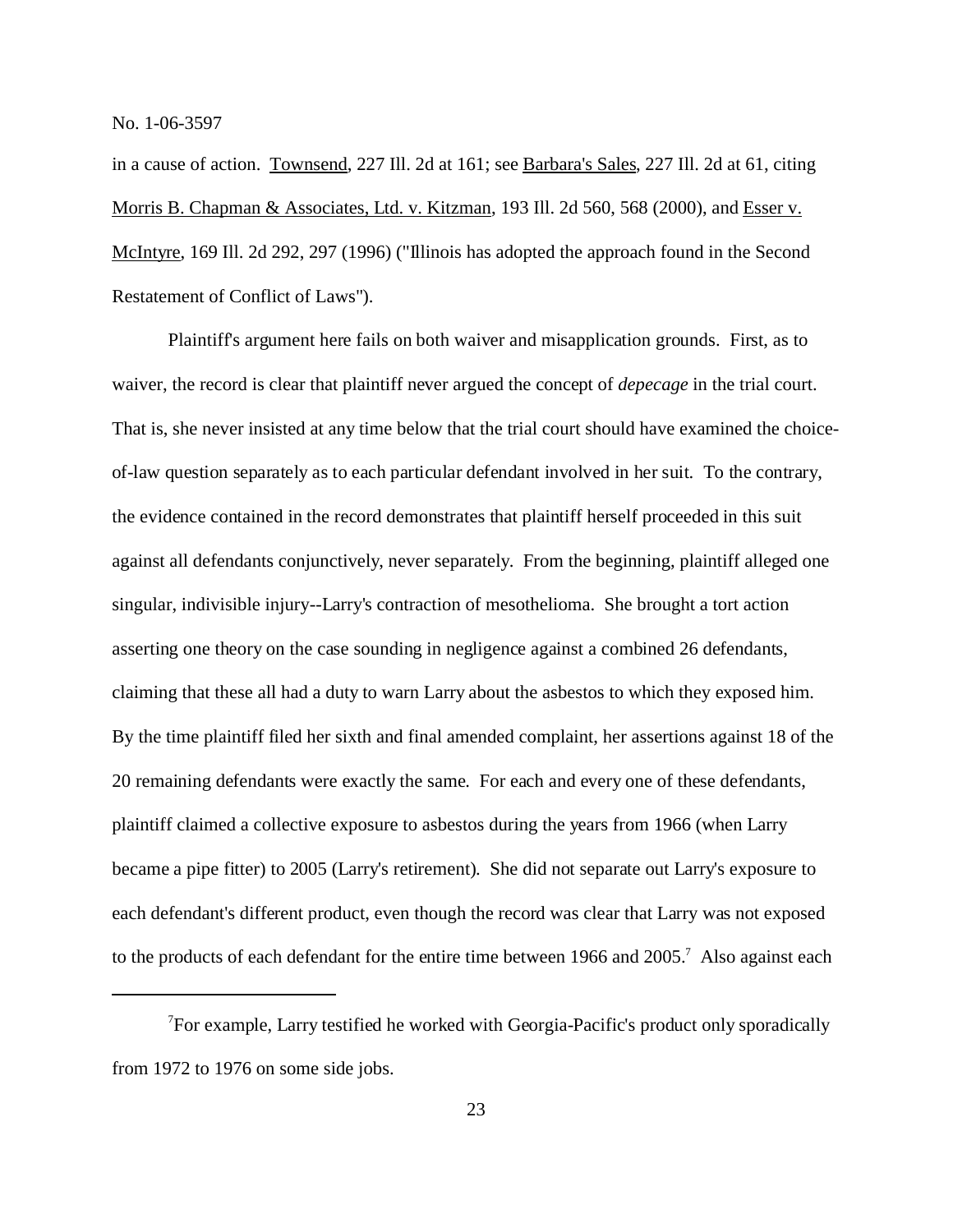and every one of these 18 defendants, plaintiff asserted two identical counts, one under the Wrongful Death Act and one under the Survival Act, each containing the same factual allegations. That is, for each of these defendants, plaintiff identically claimed in paragraph 8 of each count that they were negligent in: (a) their marketing of their products, (b) their failure to advise Larry of asbestos although they knew of the dangers, (c) their failure to provide instruction as to what apparel would be safe to wear during use of their products, (d) their failure to publish a safe plan for handling their products, (e) their failure to place adequate warnings on their containers, (f) their failure to develop alternative, nonasbestos-containing products in a timely manner, (g) their continued selling of known cancer-causing products, (h) their failure to inform users that asbestos-containing products caused cancer, (i) their failure to provide safe packaging, and (j) their negligent design of their asbestos-containing products. Moreover, in her posttrial motion to reconsider the trial court's decision to apply Indiana law, plaintiff argued that Larry was exposed to asbestos from all the defendants in the aggregate and this needed to be considered when determining choice-of-law.<sup>8</sup>

From all this, it is clear that plaintiff now presents a contradictory position on appeal, namely, that Larry's exposure to asbestos through Georgia-Pacific should be examined separately from his exposure to any other, or to all of the other, defendants. Her shift from asserting an analysis of choice-of-law upon an examination of the case as a whole to one upon an examination of the case as to Georgia-Pacific only is a new theory that cannot be raised for the

<sup>&</sup>lt;sup>8</sup>At this time, a majority of defendants were still parties to the suit, and plaintiff argued this while urging that the majority had more contacts with Illinois rather than Indiana.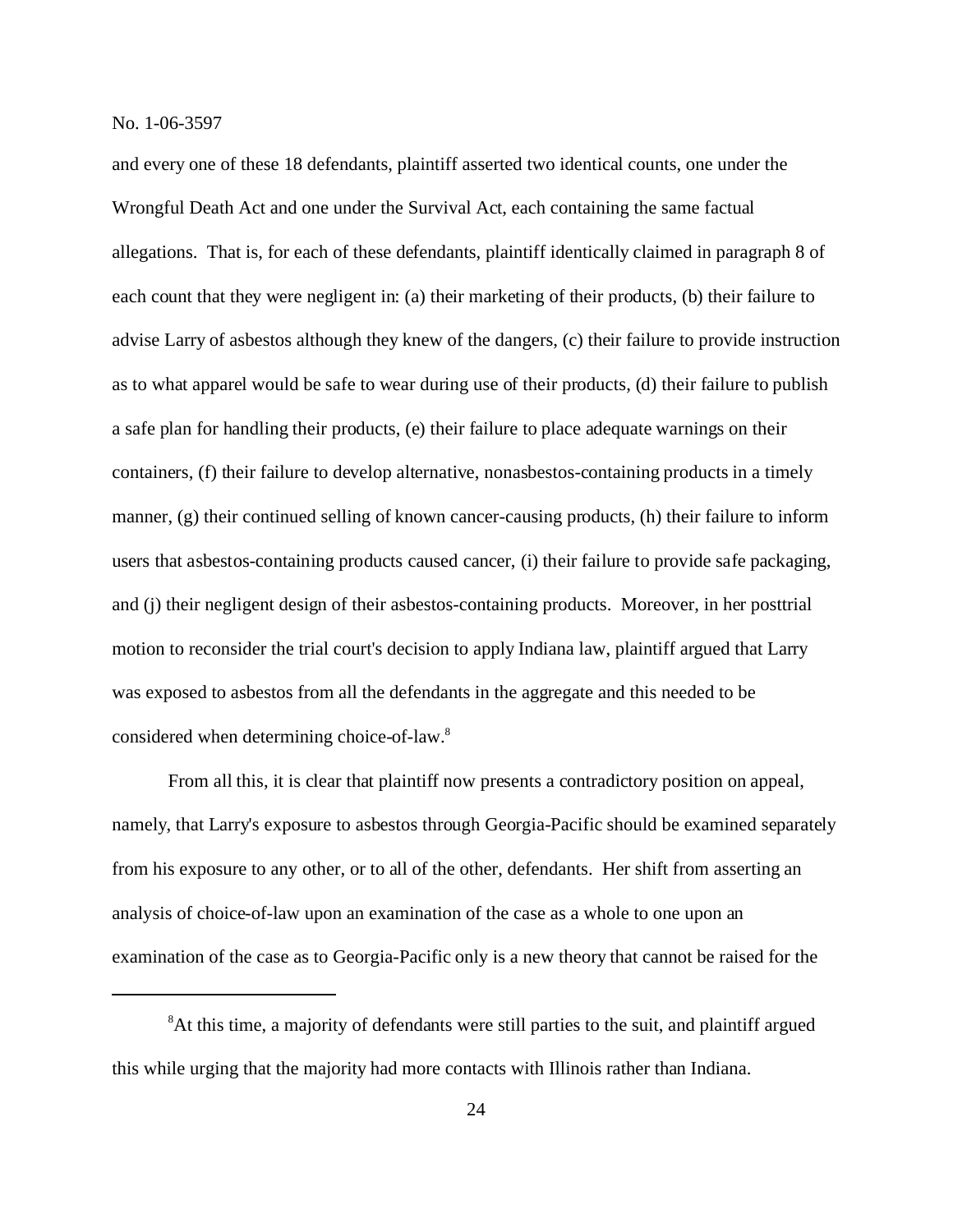first time on review, particularly since plaintiff had several opportunities to advance this theory before the trial court here. See Haudrich v. Howmedica, Inc., 169 Ill. 2d 525, 536 (1996) ("[i]t is well settled that issues not raised in the trial court are deemed waived and may not be raised for the first time on appeal"); see also In re Marriage of Schneider, 214 Ill. 2d 152, 172 (2005) ("the theory under which a case is tried in the trial court cannot be changed on review, and an issue not presented to or considered by the trial court cannot be raised for the first time on review"). That at this point in the litigation only two defendants remain (*i.e.*, Georgia-Pacific and Mobil) is of no moment; plaintiff chose to accept settlements from the other defendants. See McMath v. Katholi, 191 Ill. 2d 251, 255 (2000) (party waives right to complain of error where to do so is inconsistent with position taken by party in earlier proceeding, nor can party complain of error which party induced court to make or to which party consented). Therefore, we find plaintiff's *depecage* argument is waived.

Even if the argument were not waived, plaintiff's claim fails because it presents an incorrect application of *depecage*. As noted earlier, *depecage* involves the application of choiceof-law analysis to different issues in a cause of action. See Townsend, 227 Ill. 2d at 161. Accordingly, it is the issues presented in a case to which *depecage* applies, not the different defendants in a case. See Townsend, 227 Ill. 2d at 155, 161 (*depecage* is an "issue-oriented" approach which "begins by isolating the issue" in a case); Ruiz v. Blentech Corp., 89 F.3d 320, 324 (7th Cir. 1996); see also Restatement (Second) of Conflict of Laws § 145, Comment *d*, at 417 (1971) (noting that the analytical approach of *depecage* is that "[*e*]*ach issue* is to receive separate consideration" in determining choice of law (emphasis added)); Black's Law Dictionary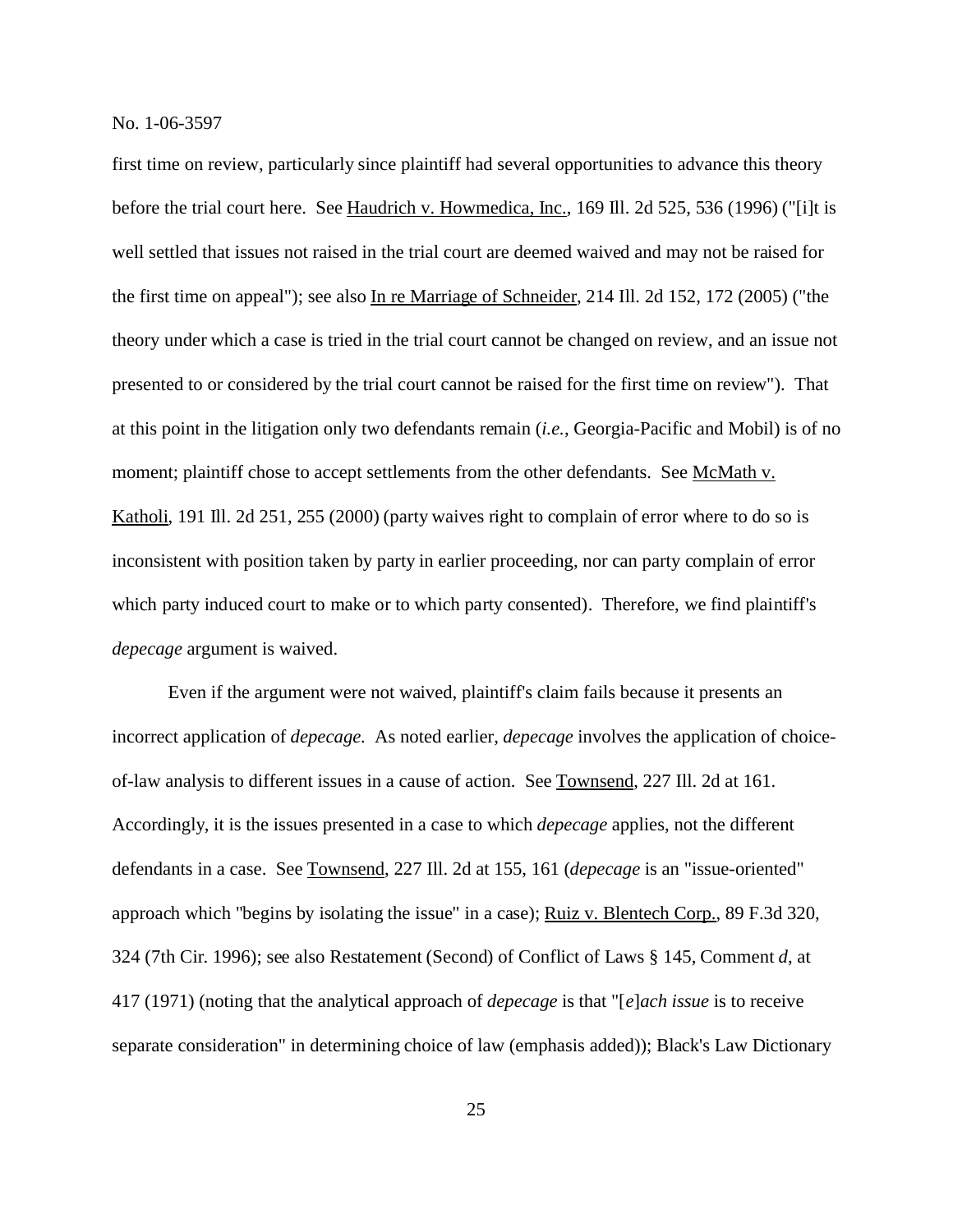436 (6th ed. 1990) (defining *depecage* as process "whereby different *issues*" in a case are decided according to laws of different states (emphasis added)).

Plaintiff urges that the choice-of-law analysis in this case should occur once *depecage* is employed to separate out for consideration Larry's alleged exposure to Georgia-Pacific's product to the exclusion of all other alleged exposure from the multitude of other defendants plaintiff initially sued. As Georgia-Pacific notes, we find no precedent to support this use of *depecage*, that is, on a defendant-by-defendant basis. What is more, we believe such an application of *depecage* is contrary to, and would cause myriad problems in, our court system. At its essence, plaintiff's suit here was a multidefendant tort case asserting one singular injury to Larry. Though not directly addressing the process of *depecage*, several such cases that have come before our courts support the principle that "the entire litigation must be considered in assessing which forum has the more significant contacts with the litigation." Vickrey v. Caterpillar Tractor Co., 146 Ill. App. 3d 1023, 1027 (1986) (where court examined contacts of the decedent and both the manufacturer- and employer-defendants to determine conflict in laws for single injury case); see Wreglesworth v Arctco, Inc., 316 Ill. App. 3d 1023, 1031-32 (2000) (in single injury-accident case, court examined contacts of all involved, including the plaintiff, the driver, the owner and the manufacturers); Walters v. Maren Engineering Corp., 246 Ill. App. 3d 1084, 1090-91 (1993) (where the plaintiff was injured by a machine, the court examined the plaintiff's contacts to states involved, as well as those of all the defendants, including manufacturers, engineers and others); see, *e.g.*, Nichols v. G.D. Searle & Co., 282 Ill. App. 3d 781 (1996). Also, as Georgia-Pacific points out, applying different legal standards to each joint tortfeasor-defendant in a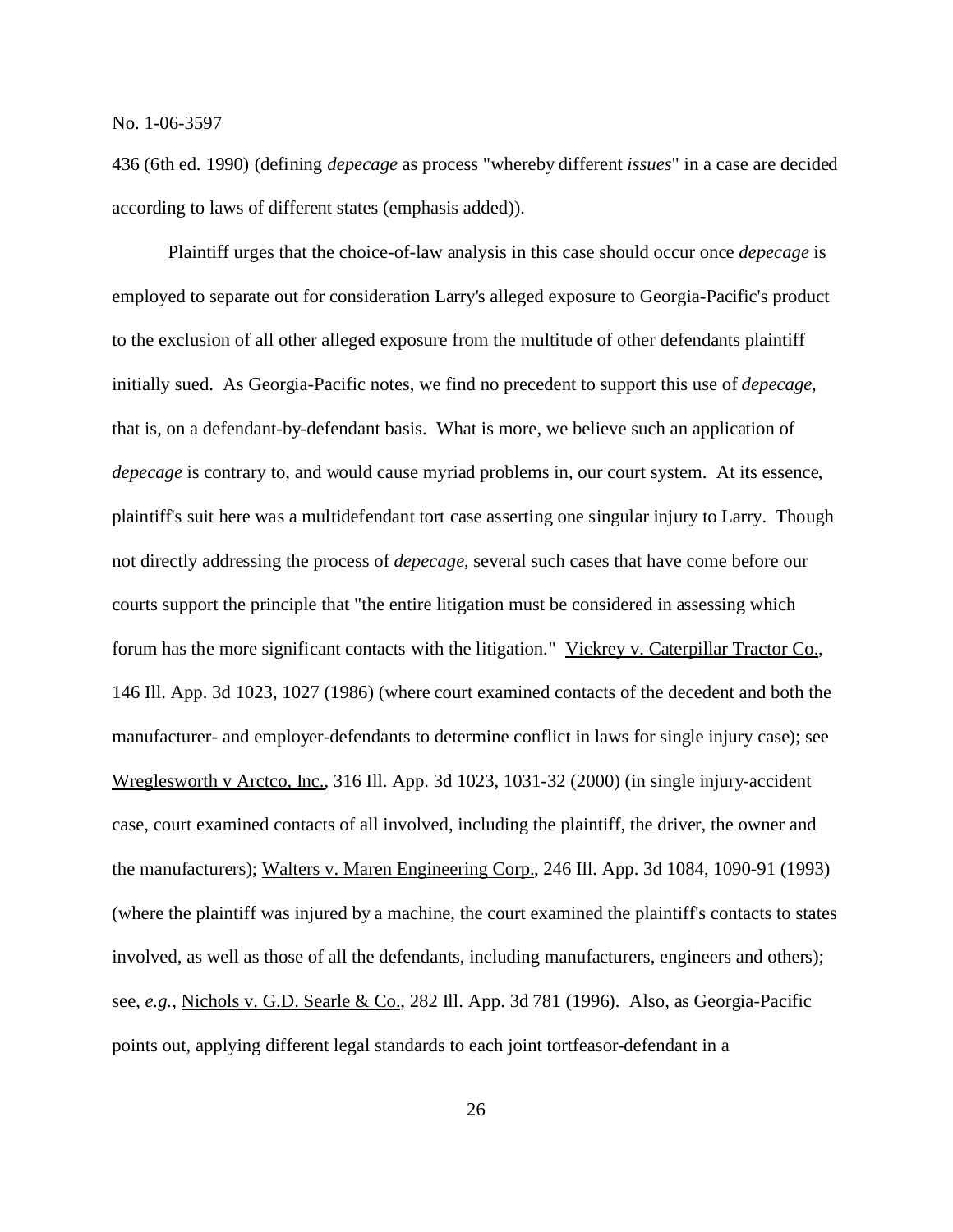multidefendant suit alleged to have caused a single injury could lead to inconsistent results.

The instant cause does not deal with different legal issues which are easily separable, such as a case involving a tort issue and a contract issue. Rather, it deals with multiple defendants all alleged by plaintiff to have done the same thing: owing Larry a duty to warn him about asbestos and being negligent in failing to do so, thereby causing his mesothelioma. Applying *depecage* to separate out each defendant in such a single-injury case is a misapplication of this process, which should focus on issues, not parties.

Ultimately, regardless of the claims surrounding *depecage*, it is our conclusion that the trial court properly granted Georgia-Pacific's motion requesting the application of Indiana law.

As we noted earlier, Illinois has adopted the approach found in the Restatement (Second) of Conflict of Laws when conducting a choice-of-law analysis in tort cases. See Barbara's Sales, 227 Ill. 2d at 61 (we no longer follow the traditional *lex loci delicti* approach, which focused only on the place of the wrong); Morris B. Chapman, 193 Ill. 2d at 568; see also Townsend, 227 Ill. 2d at 157-58 (describing history leading to adoption of current approach as set forth in Ingersoll v. Klein, 46 Ill. 2d 42 (1970)). This approach centers on "the broad principle that the rights and liabilities as to a particular issue are to be governed by the jurisdiction which retains the 'most significant relationship' to the occurrence and the parties." Barbara's Sales, 227 Ill. 2d at 61. Accordingly, this does not involve the mere counting of contacts but, rather, the recognition that other jurisdictions may have an interest in an issue that is "not adequately reflected by a simple tally." Barbara's Sales, 227 Ill. 2d at 61.

Section 6 of the Restatement (Second) of Conflict of Laws provides seven basic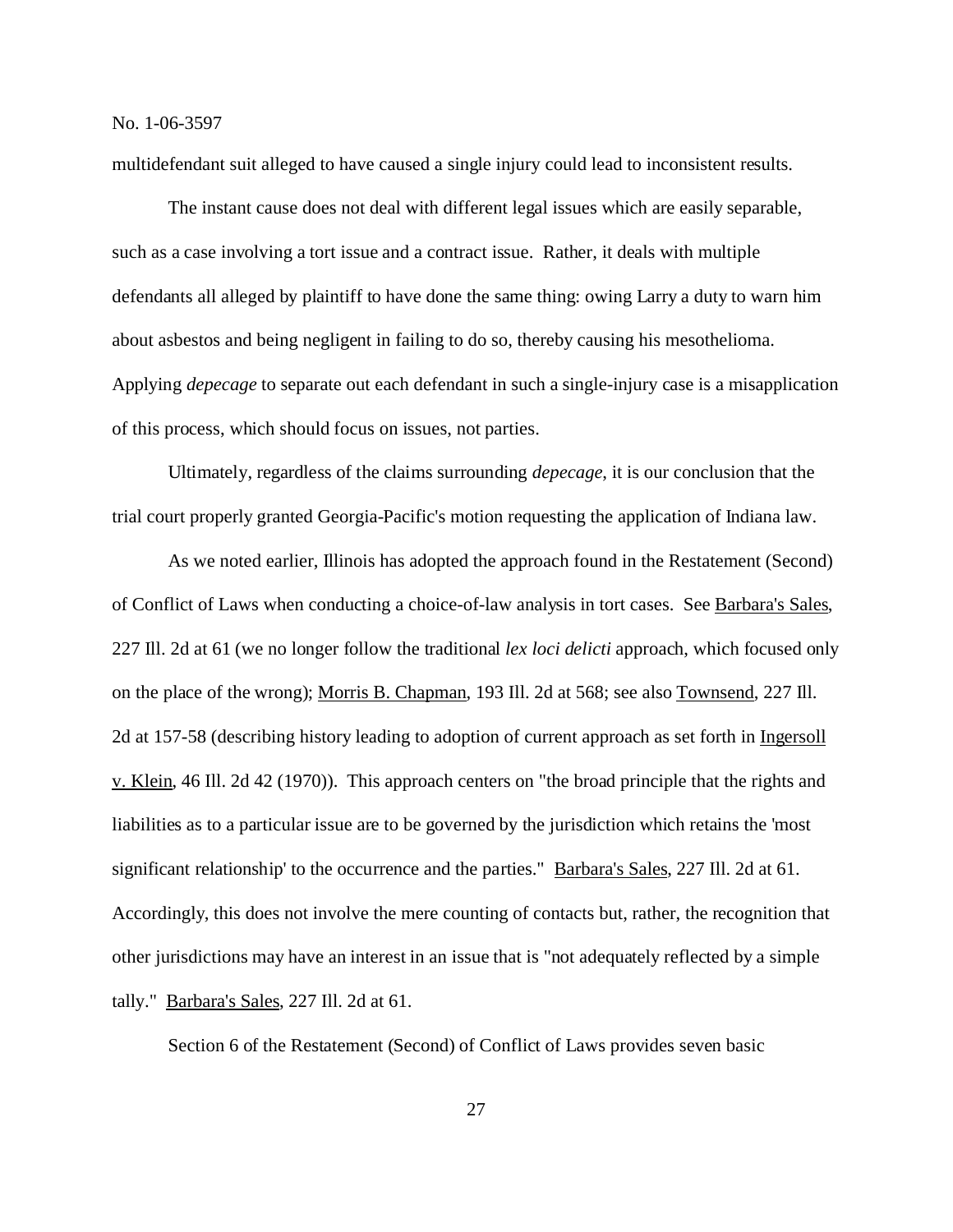principles for choice-of-law determinations, which include:

"(a) the needs of the interstate and international systems,

(b) the relevant policies of the forum,

(c) the relevant policies of other interested states and the relevant interests of those states in the determination of the particular issue,

(d) the protection of justified expectations,

(e) the basic policies underlying the particular field of law,

(f) certainty, predictability and uniformity of result, and

(g) ease in the determination and application of the law to be applied."

Restatement (Second) of Conflict of Laws § 6(2), at 10 (1971).

See also Barbara's Sales, 227 Ill. 2d at 62; Townsend, 227 Ill. 2d at 159.

To these guiding principles, we apply the concept of the "most significant relationship" formula to discern which state has the most significant relationship with the parties and the dispute. See Townsend, 227 Ill. 2d at 159-60 (this formula "describes the *objective* of that process" enunciated in section 6 (emphasis in original)); see also Barbara's Sales, 227 Ill. 2d at 62 (section 6 sets forth only general principles, to be supplemented by more specific rules found in subsequent sections). Section 145 "provides a list of the factual contacts or connecting factors that the forum court should consider in choosing the applicable law." Townsend, 227 Ill. 2d at 160. It states, in pertinent part:

> "(2) Contacts to be taken into account in applying the principles of section 6 to determine the law applicable to an issue include: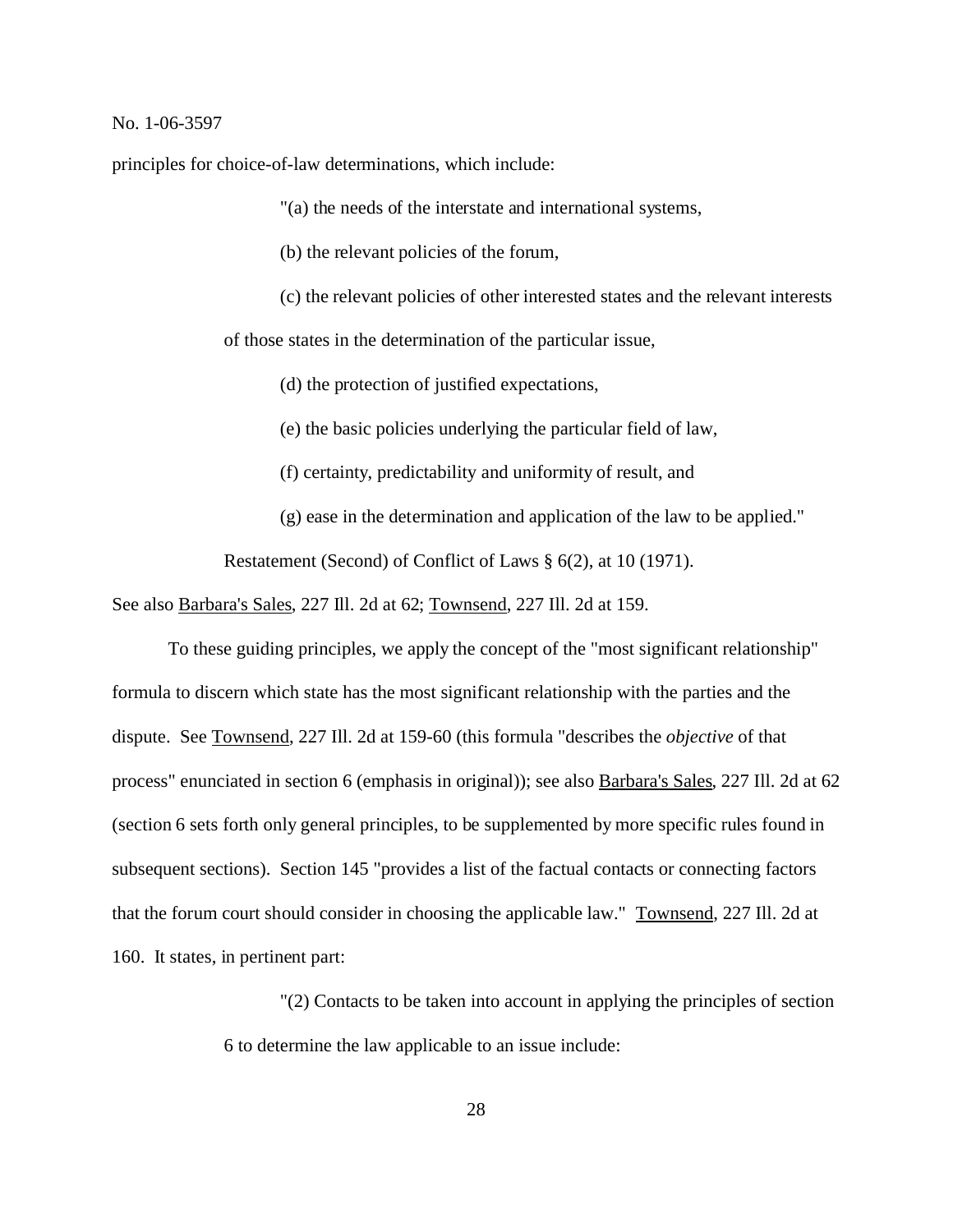(a) the place where the injury occurred,

(b) the place where the conduct causing the injury occurred,

(c) the domicil, residence, nationality, place of incorporation and place of business of the parties, and

(d) the place where the relationship, if any, between the parties is centered.

These contacts are to be evaluated according to their relative importance with respect to the particular issue." Restatement (Second) of Conflict of Laws § 145(2), at 414 (1971).

See also Townsend, 227 Ill. 2d at 160; see, *e.g.*, Barbara's Sales, 227 Ill. 2d 45 (beginning with section 6 and moving to section 145 to review choice-of-law analysis).

Regarding the first factor, we note that in personal injury tort cases such as the instant one, there is a presumption that the "the local law of the state where the injury occurred" is the choice of law that should govern. Restatement (Second) of Conflict of Laws § 146, at 430 (1971); see Townsend, 227 Ill. 2d at 164-65. However, there are situations in which the place of injury will not be an important contact, such as where the place of injury is "fortuitous or when for other reasons it bears little relation to the occurrence and the parties with respect to the particular issue, \*\*\* or when, \*\*\* [the] injury has occurred in two or more states." Restatement (Second) of Conflict of Laws § 145, Comment *e*, at 419 (1971). Here, unlike plaintiff, we are hard-pressed to state with certainty that this factor favors Illinois rather than Indiana. While it is true that Larry testified he used Georgia-Pacific's product while doing remodeling jobs in Illinois,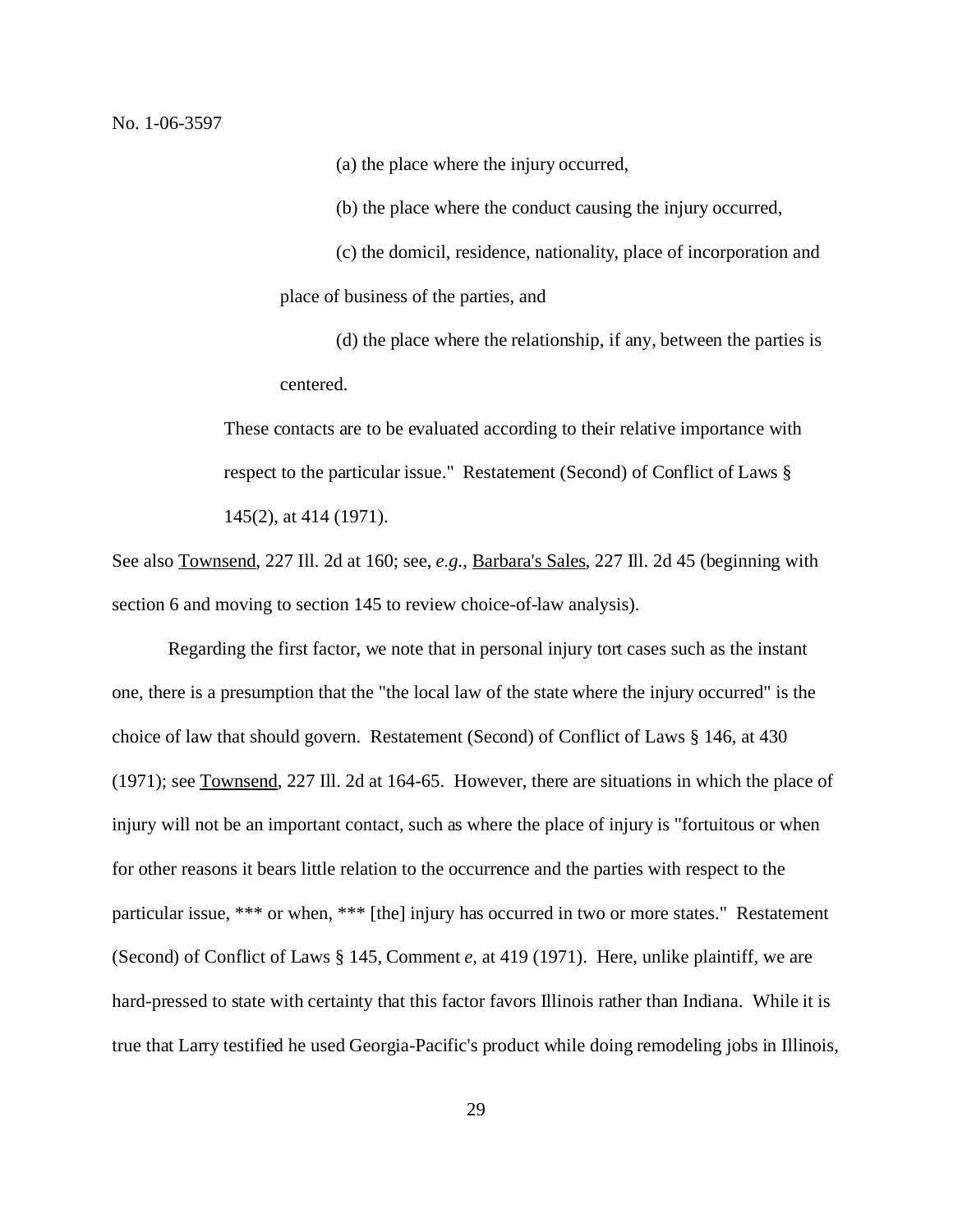other evidence of record casts doubt on this. Larry's former wife, who was married to him at the time he claimed he did these jobs, as well as a coworker both testified that they never knew of Larry doing such work in addition to his welding work. Larry himself could not remember where in Illinois or when specifically he did these jobs, and admitted that his drywall work requiring joint compound on these projects was minimal. He also could not pinpoint on which jobs or when specifically he began to use Georgia-Pacific's joint compound, as opposed to that of other companies. Even if he did these jobs, they were sporadic side jobs possibly performed with Georgia-Pacific's product in a short span of four years during his entire working career. It cannot be ignored in such a single-injury case that Larry, as he himself admitted, was exposed to asbestos-laden products while working for a multitude of other employers, not even limited to those defendants named in this cause. Compared to the evidence regarding Georgia-Pacific's product, the evidence of Larry's primary work exposure was extensive and specific. And, as the list of his work contained in the record confirms, from 1966 to 2005, the vast majority of Larry's employers, jobsites and, accordingly, source of income, were in Indiana.

The second contact in section 145 is the place where the conduct causing the injury occurred. Generally, when an injury occurred in more than one state, or where the place of injury cannot be ascertained or is fortuitous and bears little relation to the occurrence and the parties, this second factor may be given particular weight. Restatement (Second) of Conflict of Laws § 145, Comment *e*, at 419 (1971). In the instant case, however, as with the first factor, it cannot clearly be said that either Illinois or Indiana is the place where the conduct occurred. In fact, both plaintiff and Georgia-Pacific concede the inapplicability of this factor in their briefs.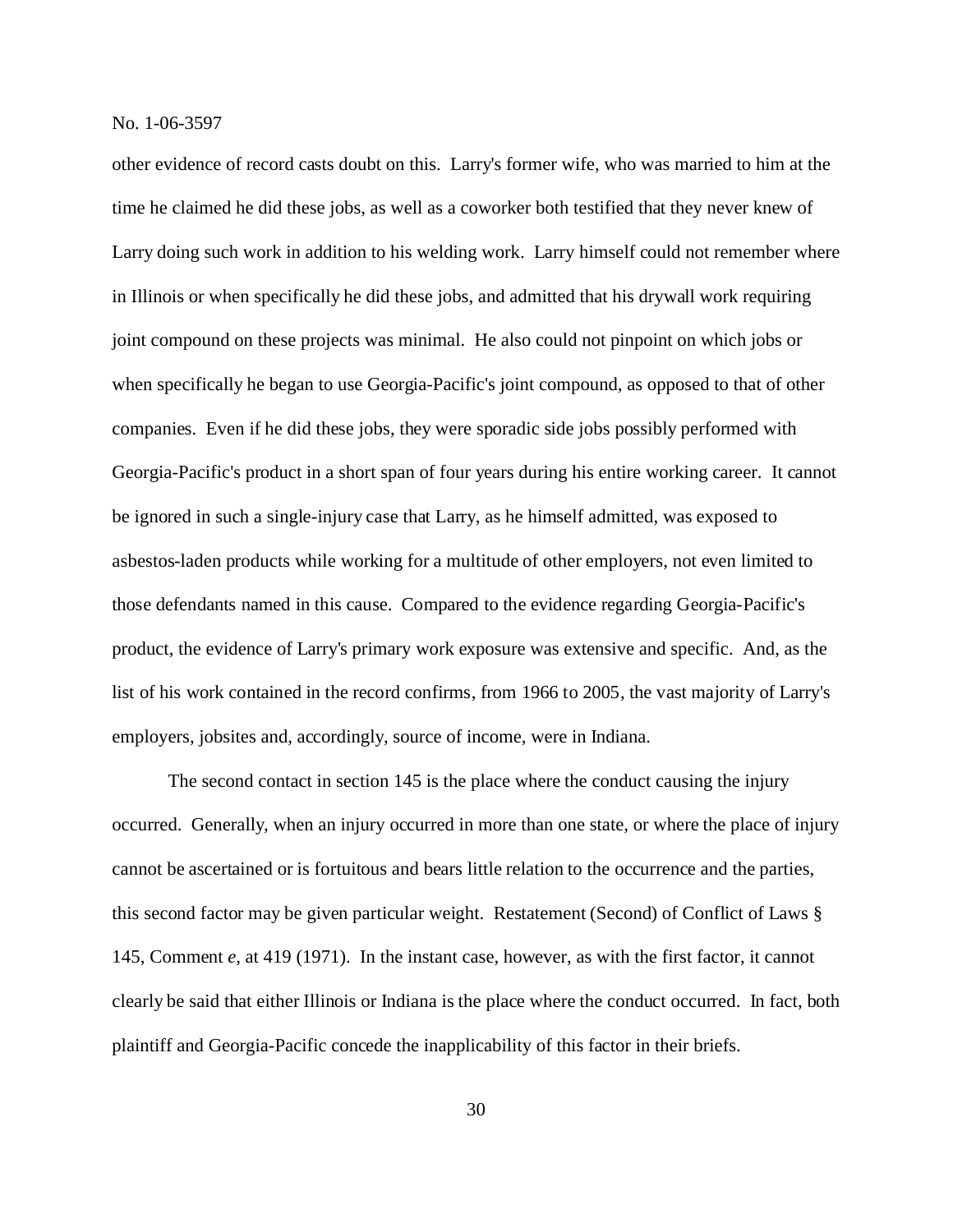The third contact is domicile, residence, place of incorporation and place of business of the parties. "When the interest affected is a personal one," this factor is given greater importance. Restatement (Second) of Conflict of Laws § 145, Comment *e*, at 420 (1971). In addition, "[t]hese contacts are of importance in situations where injury occurs in two or more states." Restatement (Second) of Conflict of Laws § 145, Comment *e*, at 421 (1971). Here, Larry was a life-long resident of Indiana. His wife, who has pursued this suit individually and is Larry's representative, is also a resident of Indiana, as are Larry's children, who comprise his estate. Meanwhile, the places of incorporation and of business of the 26 defendants in this cause can be found all over the country, with Georgia-Pacific's in the state of Georgia.

Plaintiff and Georgia-Pacific agree that the fourth factor, examining the place where the parties' relationship is centered, does not play a role here since there was no relationship between Larry and any of the defendants, including Georgia-Pacific. Larry did not deal with Georgia-Pacific personally but, rather, bought the product from nonparty retailers he could not remember.

In sum, we consider the first and second factors a wash, as both the injury and the injurycausing conduct are alleged to have occurred in more than one state (Indiana and Illinois). The fourth factor is irrelevant, since there was no relationship between Larry and Georgia-Pacific or the other defendants. Therefore, this leaves the third factor of domicile which, although the defendants are spread all over the map, directly points to a strong contact with Indiana as Larry's life-long residence and that of his wife, his children and his estate (plaintiff).

From all this, then, it is our conclusion that Indiana, rather than Illinois, law applies here. However, as we discussed earlier, the "most significant relationship" test does not allow us to rest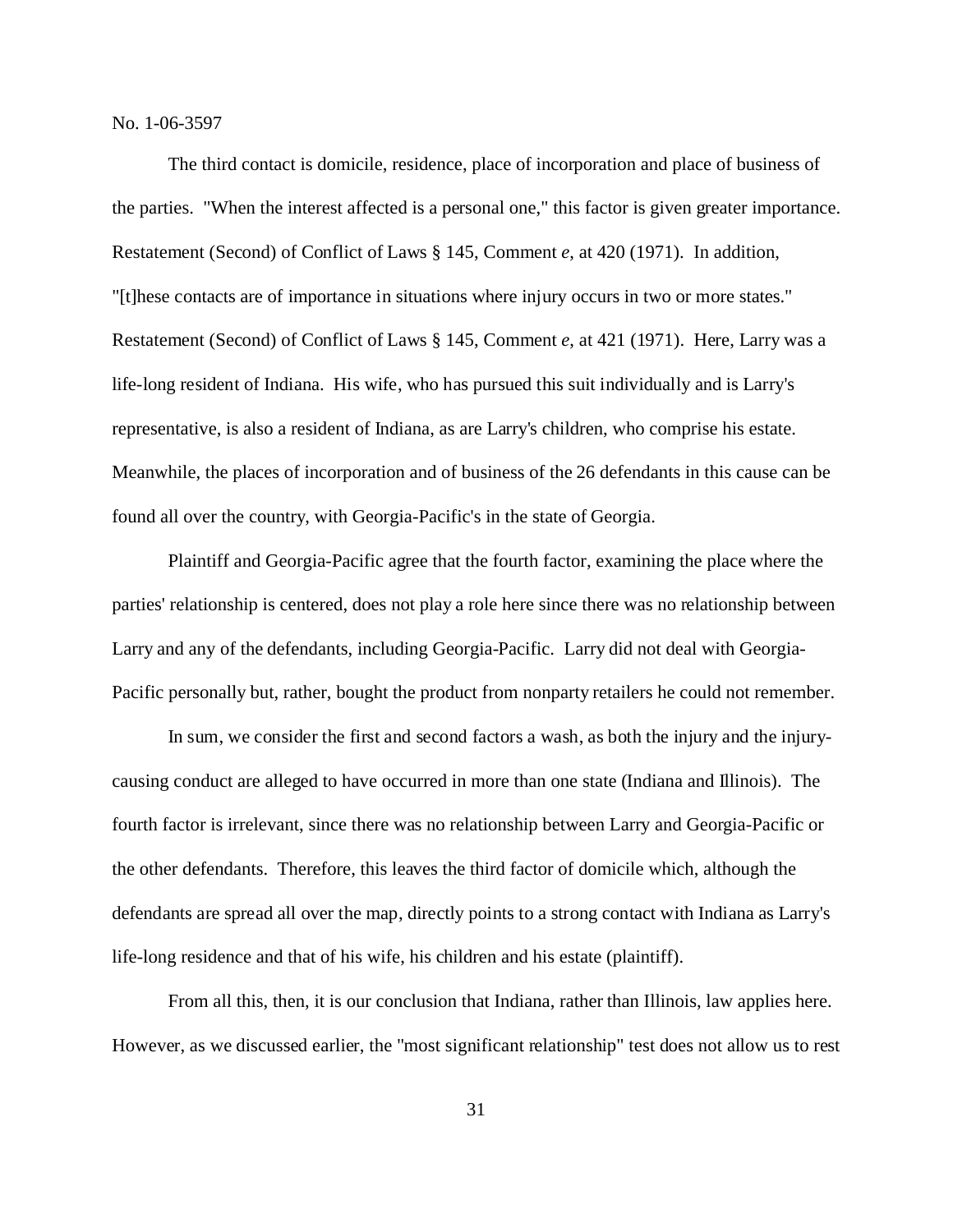with just a tally of these factors. See Townsend, 227 Ill. 2d at 169; Barbara's Sales, 227 Ill. 2d at 61. Rather, we must consider them in light of the general principles set forth in section 6 to see if those considerations overcome our conclusion that Indiana is the state with the most significant relationship. See Townsend, 227 Ill. 2d at 169-70; Barbara's Sales, 227 Ill. 2d at 62-65. Pursuant to our discussion below, we find that they do not.

As our state supreme court has recently noted, "[a] detailed analysis of all seven of the section 6 general principles is unnecessary" in a choice-of-law determination regarding a personal injury tort case. Townsend, 227 Ill. 2d at 169-70 (finding that subsections (a), (d), (f) and  $(g)$  of section  $6(2)$  are not implicated in such cases). Rather, we are to concentrate on three subsections of section 6, namely, (b) the relevant policies of the forum, (c) the relevant policies of the other interested state and the relative interests of that state in the determination of the particular issue, and (e) the basic policies underlying the particular field of law. See Townsend, 227 Ill. 2d at 170.

The conflict at issue here centers on the differences between Indiana's and Illinois' statutes of repose. As we discussed earlier, the parties here recognize that Indiana's statute of repose applies to both negligence and strict product liability claims, while Illinois' statute of repose applies to only strict product liability claims. Essentially, then, the conflict here resides in the fact that plaintiff's negligence claim, as based on the record, will not be viable if Indiana law applied (thereby rendering no potential for compensation to her or the estate), but may potentially be viable if Illinois law applied (thereby opening an avenue for such recovery).

Our courts have held, for various reasons, that a state has an interest in compensating its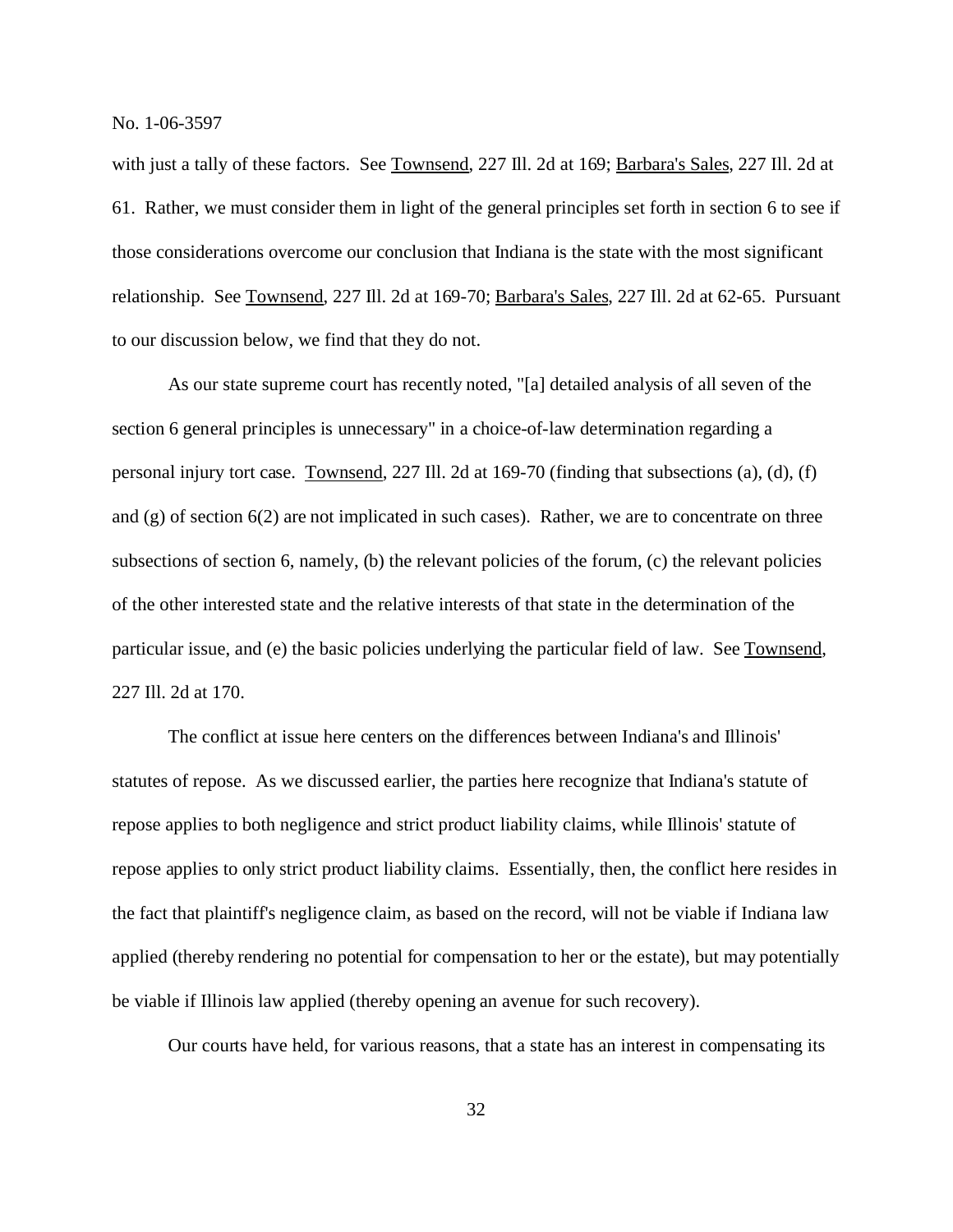own domiciliaries for their injuries. See Townsend, 227 Ill. 2d at 171. This may be because the state of domicile is usually the state where the injury occurred (see Restatement (Second) of Conflict of Laws § 145, Comment *c*, at 416 (1971)) or because a state normally formulates its tort and compensation policies with its own particular domiciliaries in mind (see Jones v. State Farm Mutual Automobile Insurance Co., 289 Ill. App. 3d 903, 918 (1997)) or because it is the state of domicile that most clearly feels the social and economic impact of an injured party's tort recovery (see Miller v. Hayes, 233 Ill. App. 3d 847, 852 (1992)) or because, when dealing with decedents, the state of domicile is the one concerned with the administration of estates, including the adequacy of compensation to the beneficiaries (see In re Estate of Stewart, 131 Ill. App. 2d 183, 186 (1971)). Larry was a life-long resident of Indiana. Plaintiff, his widow, resides there, as do his children, the beneficiaries of his estate. Moreover, from the evidence presented in this cause, Larry worked in Indiana for the vast majority of his career in, admittedly, several places of employment to which he was exposed to asbestos. In comparison, there is little evidence presented that Larry's injuries were at all tied to Illinois, a state in which neither he nor anyone involved in this case resided.

Regarding basic policies underlying tort law, plaintiff argues that the application of Indiana law here would foster a pro-business mentality and should be discarded in favor of Illinois law, which fosters a pro-plaintiff or pro-consumer mentality more applicable to the sentiments and matters of fairness involved in the instant cause. It is true that the purpose behind the tort rules of interested states are important factors to consider in a choice-of-law determination and that a state's interest in having its rule applied may depend upon the purpose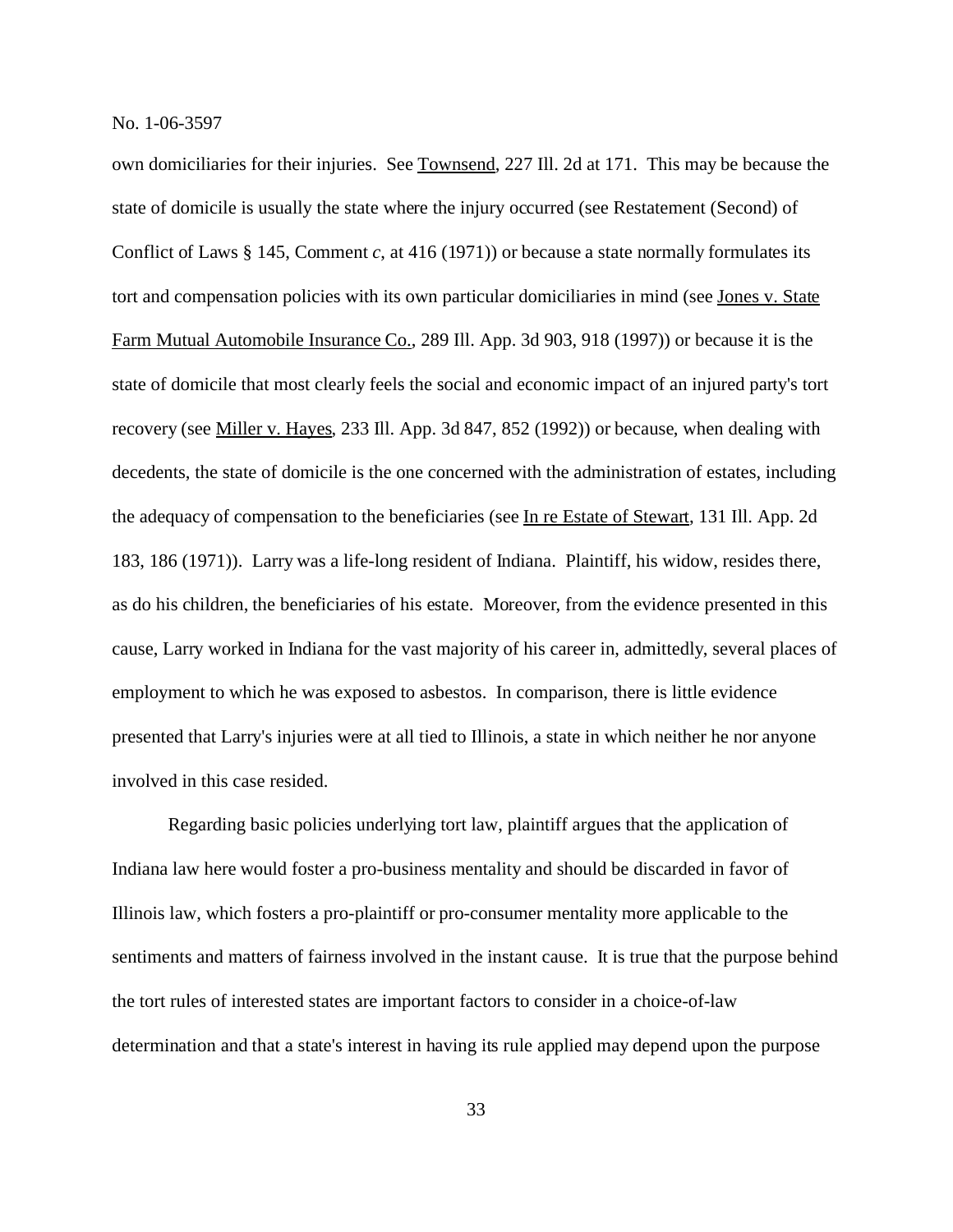sought to be achieved by that rule. See Restatement (Second) of Conflict of Laws § 145, Comment *c*, at 416 (1971) (for example, if rule's purpose is to deter or punish misconduct, state where conduct occurred may be state of dominant interest, whereas if rule's purpose is to compensate victim, state where in jury occurred/ state of residence may have greater interest). However, the age-old adage applies, that a rule is a rule; a tort rule limiting liability for a personally injured plaintiff, hurt as he may be, is entitled to no more or less deference than one imposing liability upon a corporation that may have become wealthy from a product which caused the injury. See Townsend, 227 Ill. 2d at 171, quoting Malena v. Marriott International, Inc., 264 Neb. 759, 769, 651 N.W.2d 850, 858 (2002) (" 'tort rules which limit liability are entitled to the same consideration when determining choice-of-law issues as rules that impose liability' "). Moreover, characterizations such as "pro-consumer" or "pro-business" and arguments that choice-of-law determinations should be influenced by or based on these are not appropriate in our courts. See Townsend, 227 Ill. 2d at 171.

Having considered the policies and interests of Indiana and Illinois related to the instant cause, we cannot conclude that Illinois' relationship is so pivotal as to overcome the presumption that Indiana is the state with the most significant relationship. Therefore, we find no error in the trial court's choice-of-law determination pursuant to the Restatement (Second) of Conflict of Laws that Indiana, rather than Illinois, law is to apply here.

# **CONCLUSION**

Accordingly, for all the foregoing reasons, we affirm both the trial court's order granting summary judgment to Mobil and its order in favor of Georgia-Pacific finding that Indiana law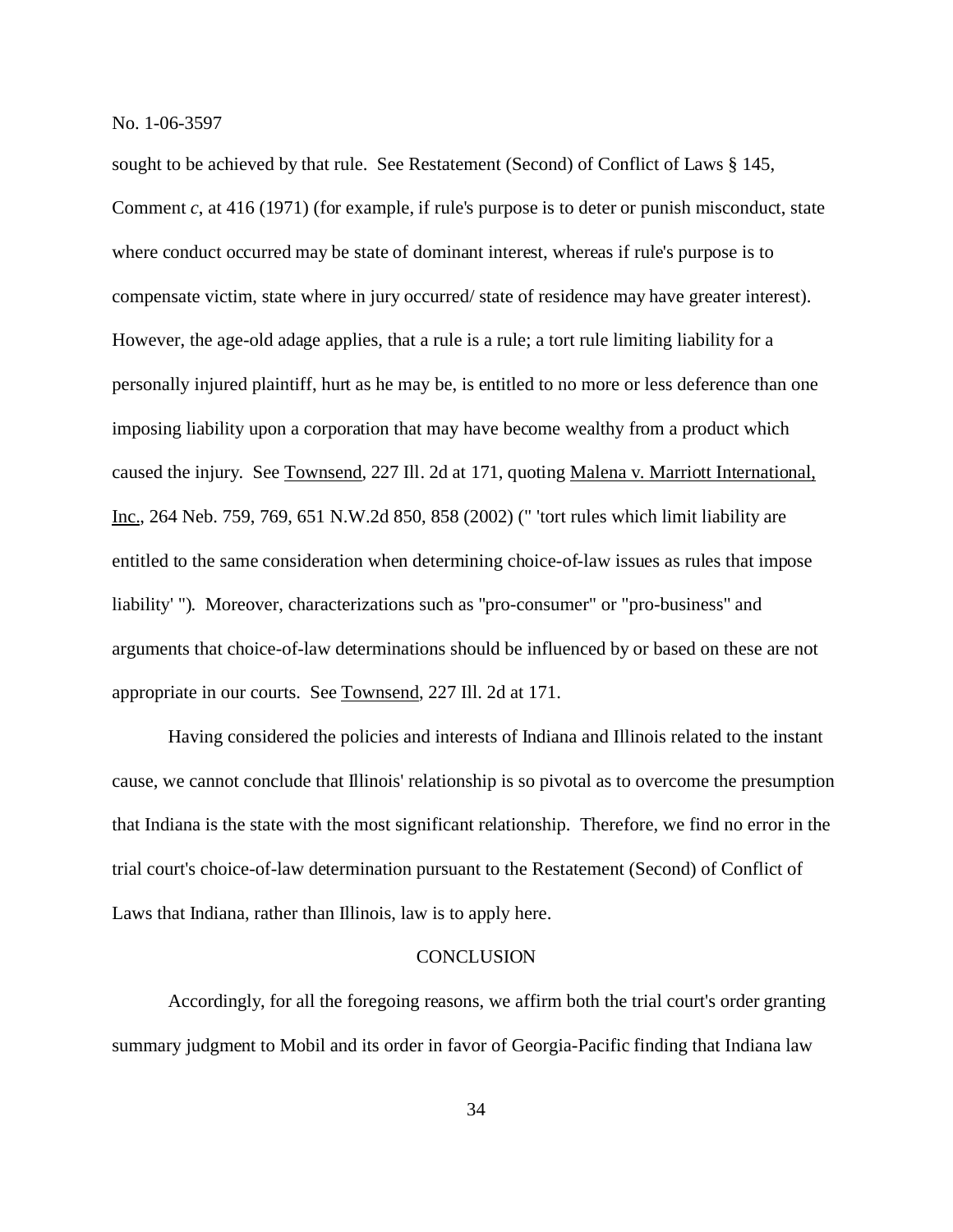applies.

Affirmed.

GALLAGHER and O'MARA FROSSARD, JJ., concur.